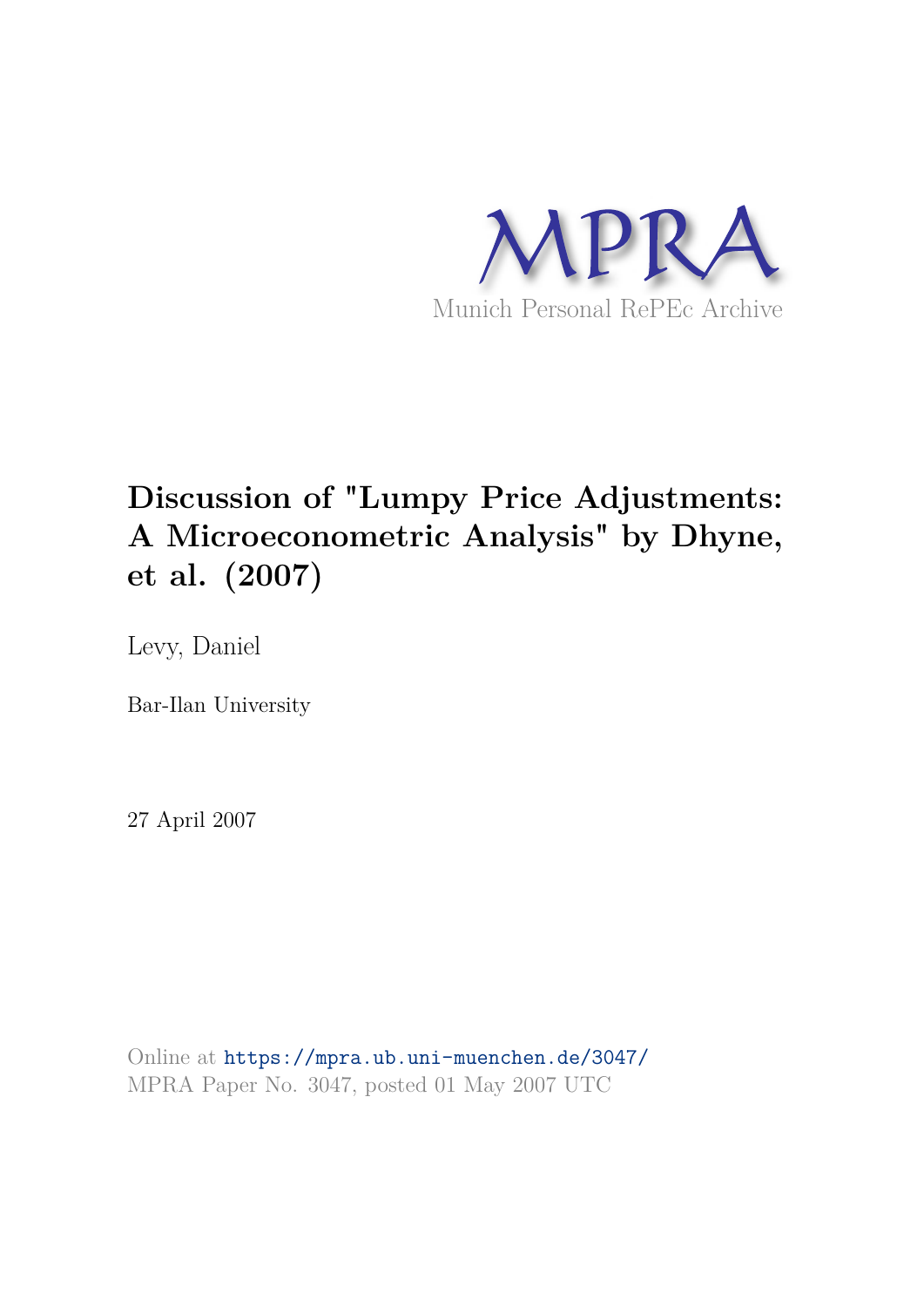Lumpy Price Adjustments: A Microeconometric Analysis

by

Emmanuel Dhyne Catherine Fuss Hashem Pesaran Patrick Sevestre

Discussion by: Daniel Levy

1

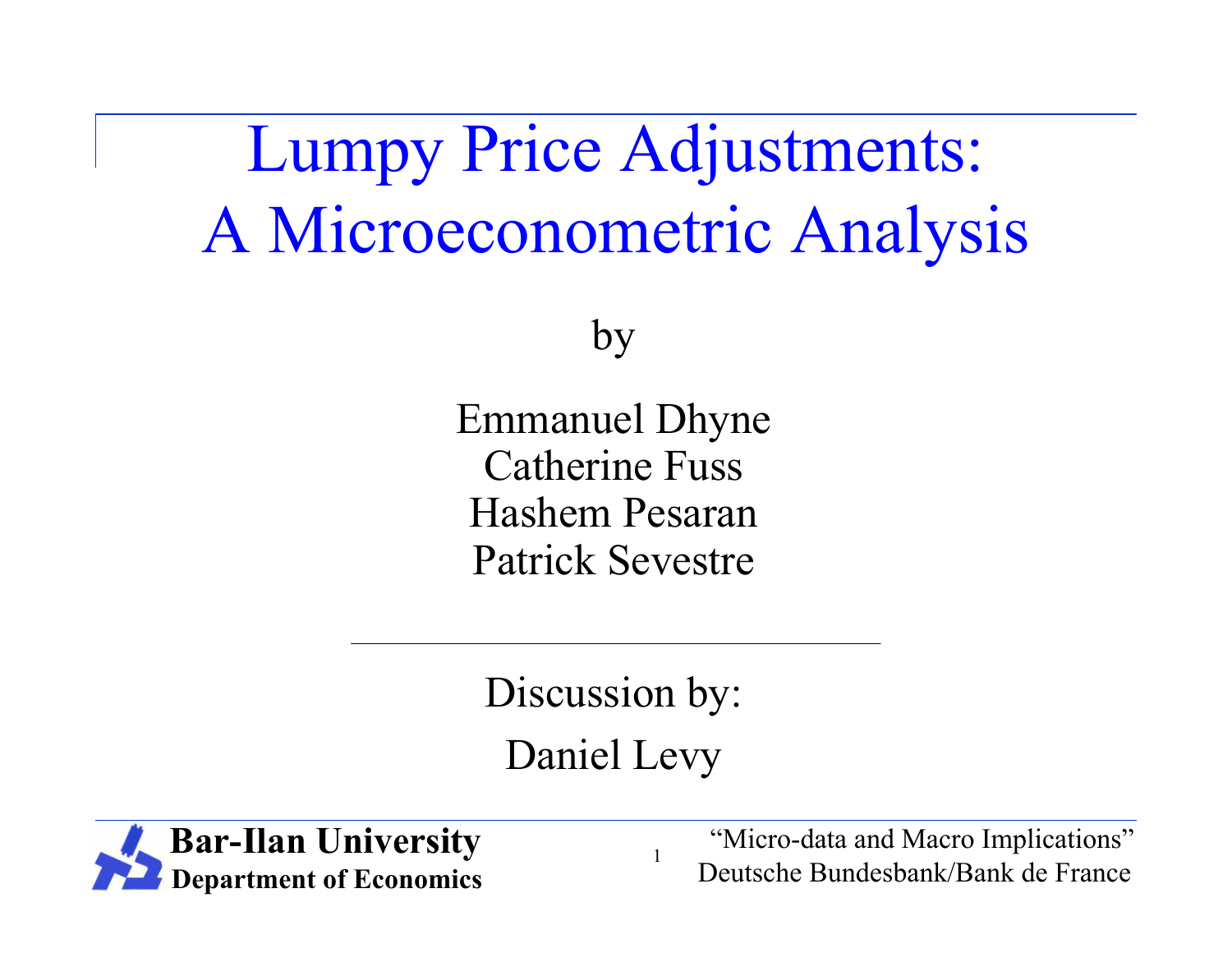# Why the Coca-Cola Tie?



"Micro-data and Macro Implications" Deutsche Bundesbank/Bank de France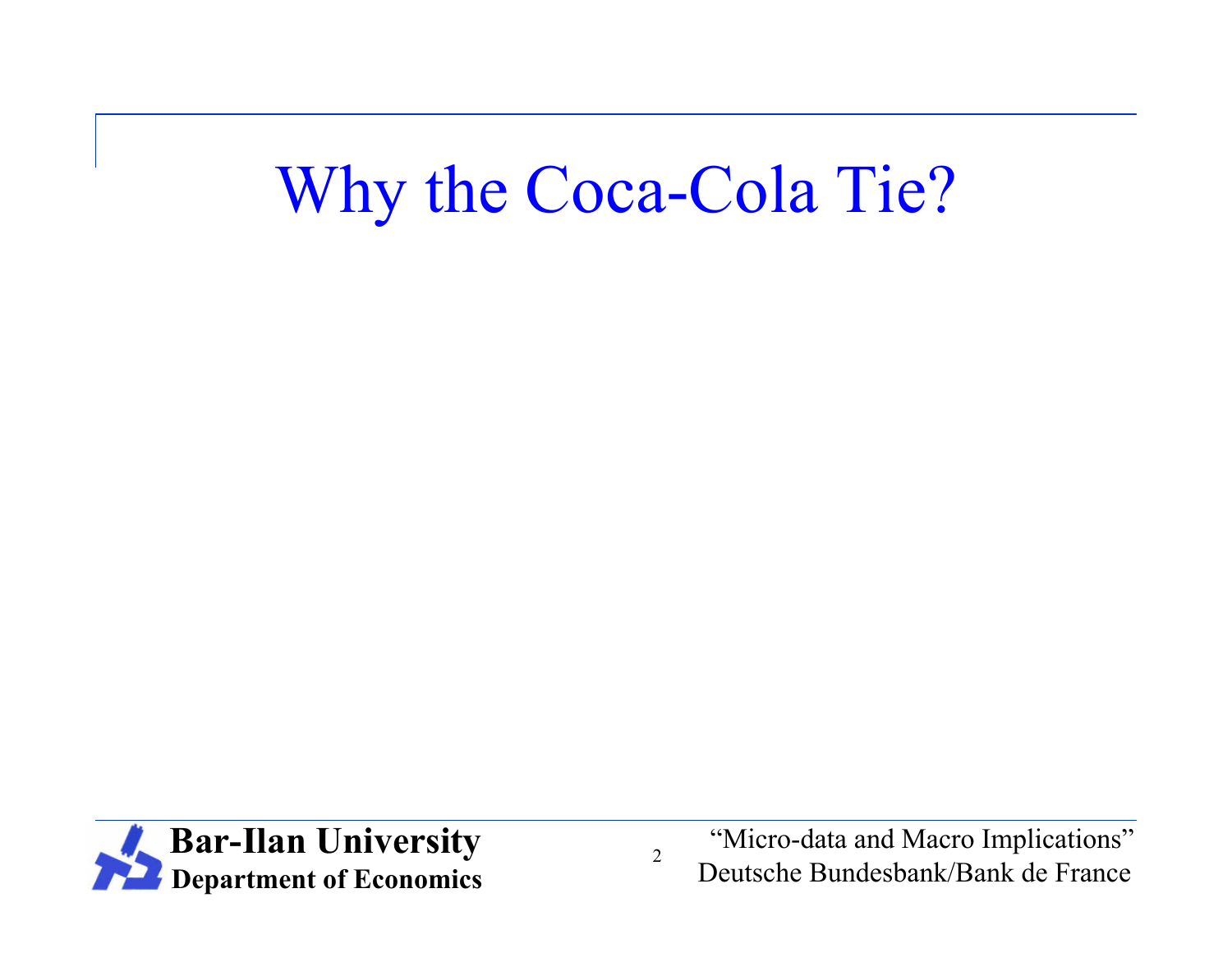# Brief Summary

- Goal: Decompose the observed price stickiness into *intrinsic rigidity* and *extrinsic rigidity*
- Model: A version of state-dependent price setting *Intrinsic rigidity* – *price adjustment cost Extrinsic rigidity* – *marginal cost* and *desired markup*
- Data: CPI component price series (over 20 million obs.) Belgium – 98 product categories France – 93 product categories July 1994 – February 2003 (monthly) Average No. Outlets: 285 (Belgium), 291 (France)

3

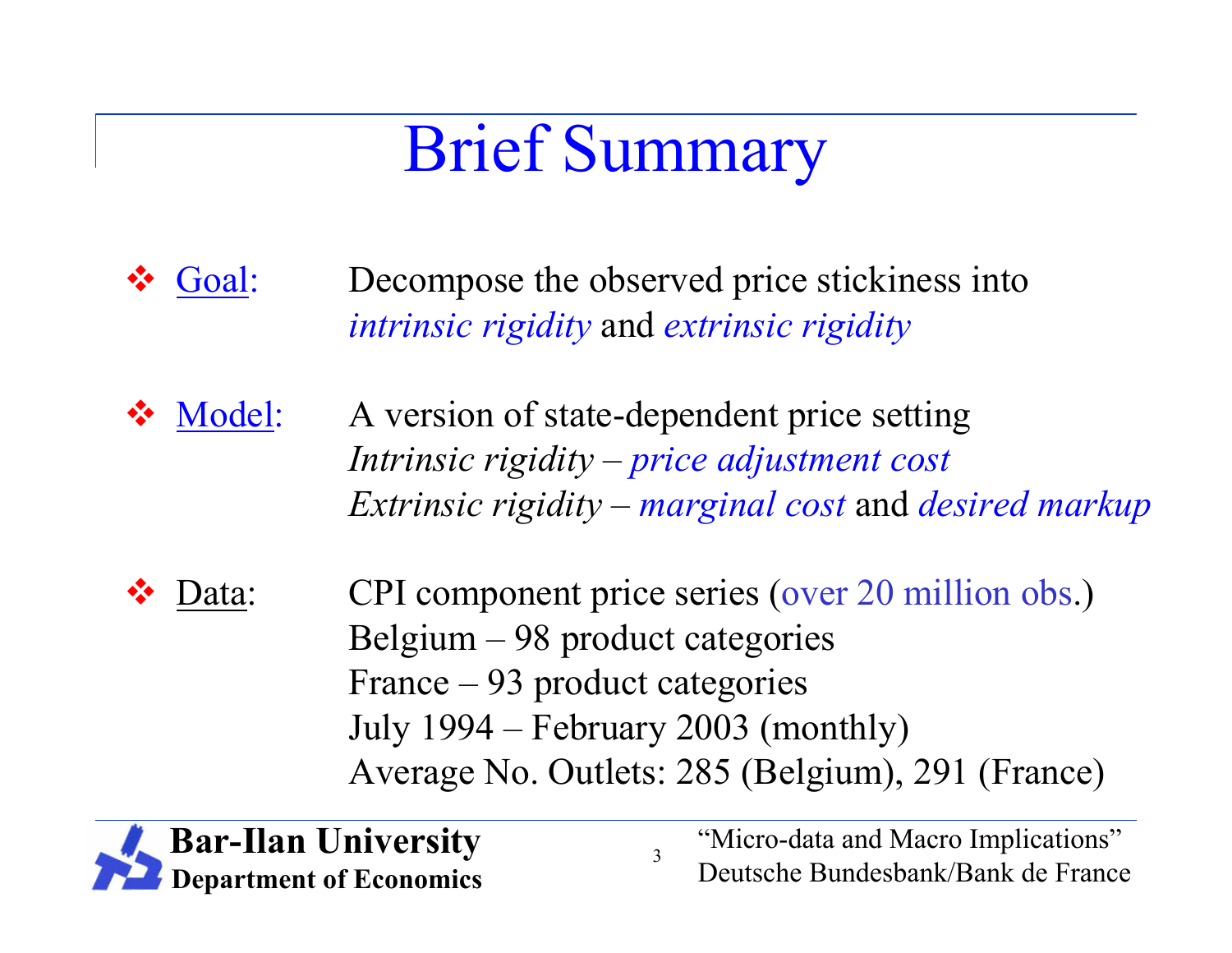# Motivation

#### $\bullet$  Carlton and Perloff (1994, p. 722):

*"Price rigidity is said to occur when prices do not vary in response to fluctuations in costs and demand."*

 $\cdot \cdot$  Blinder (1991, p. 93):

*"From the point of view of macroeconomic theory, frequency of price changes may not be the right question to ask…We are more interested to know how long price adjustments lag behind shocks to demand and cost."*

4

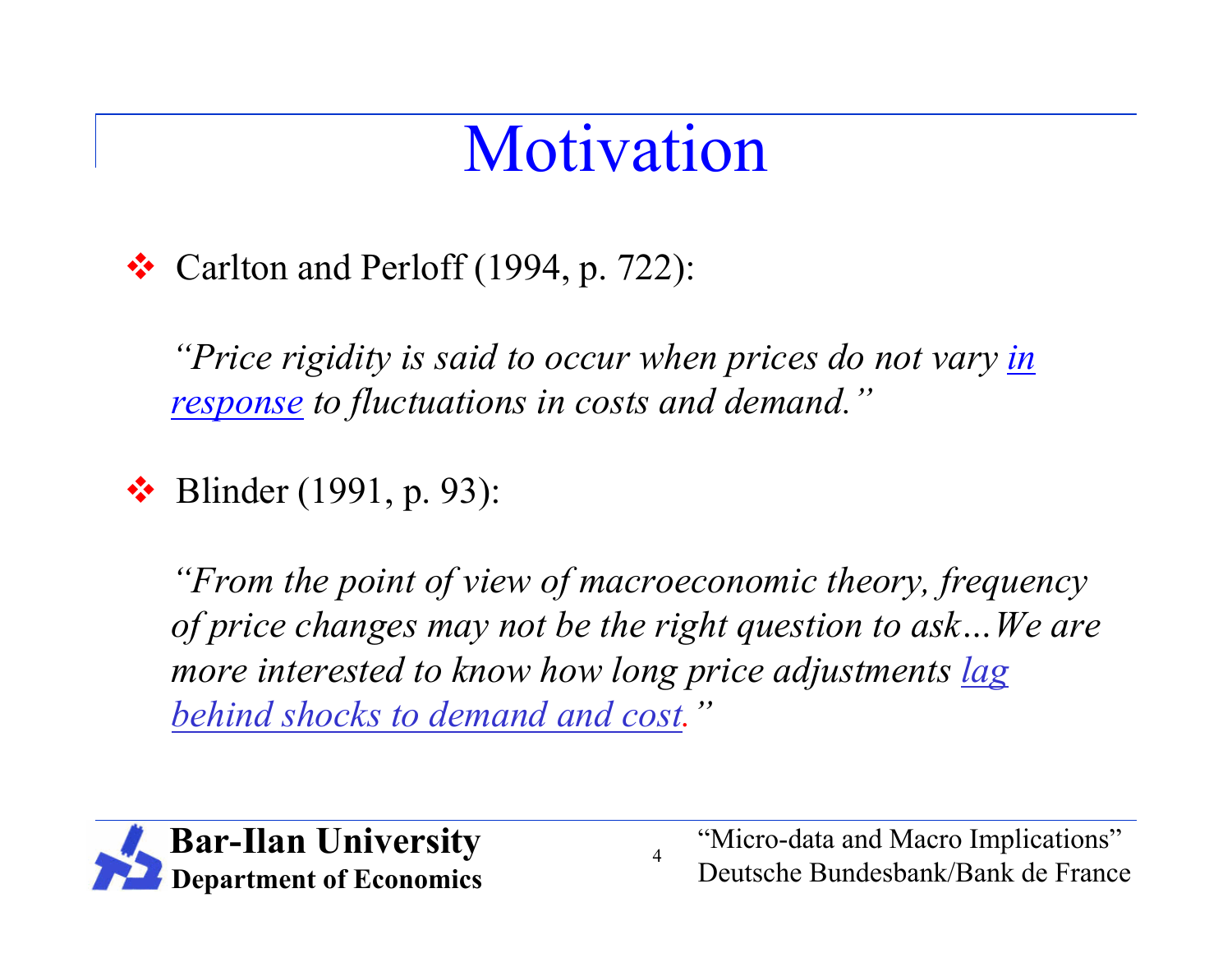# Key Conceptual Argument

Dhyne, et al:

- \* *We need to be careful in interpreting data that show infrequent price changes.*
- \* *Infrequent price changes are not necessarily due to high price adjustment costs.*

5

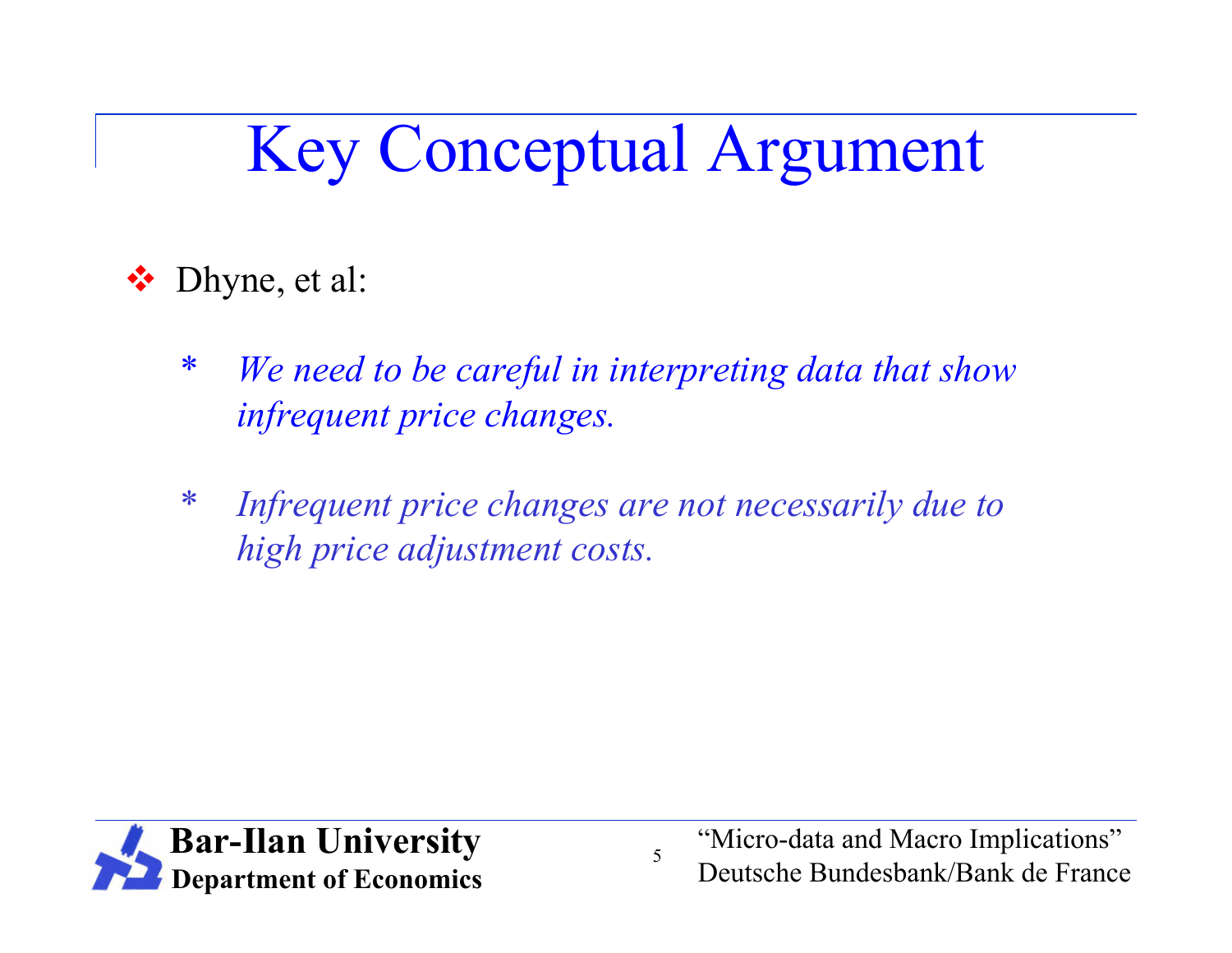# Example: Haircut Prices

 There may be no need for a price to change if market conditions don't change.

"For example, Mark, the guy that cuts my hair:



"Micro-data and Macro Implications" Deutsche Bundesbank/Bank de France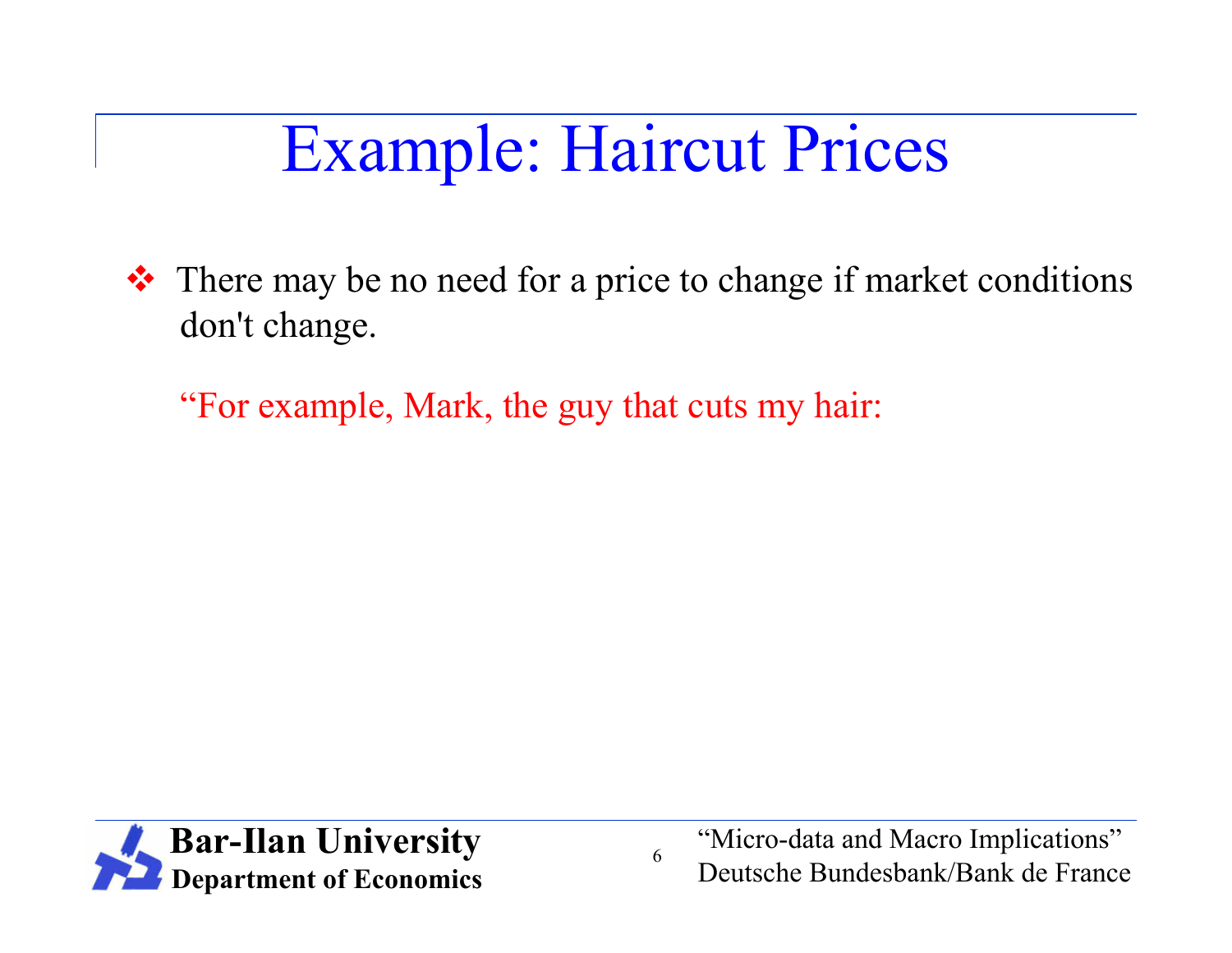# Example: Haircut Prices

**\*** There may be no need for a price to change if market conditions don't change.

"For example, Mark, the guy that cuts my hair:

- may not experience much variation in *costs or demand* ...
- he may pay the same *price for the supplies* he buys,
- there may be little fluctuation in the *no. of his customers*
- the *rent* he pays may be fixed through a contract ...
- → It would make sense for him to keep his price unchanged."

7

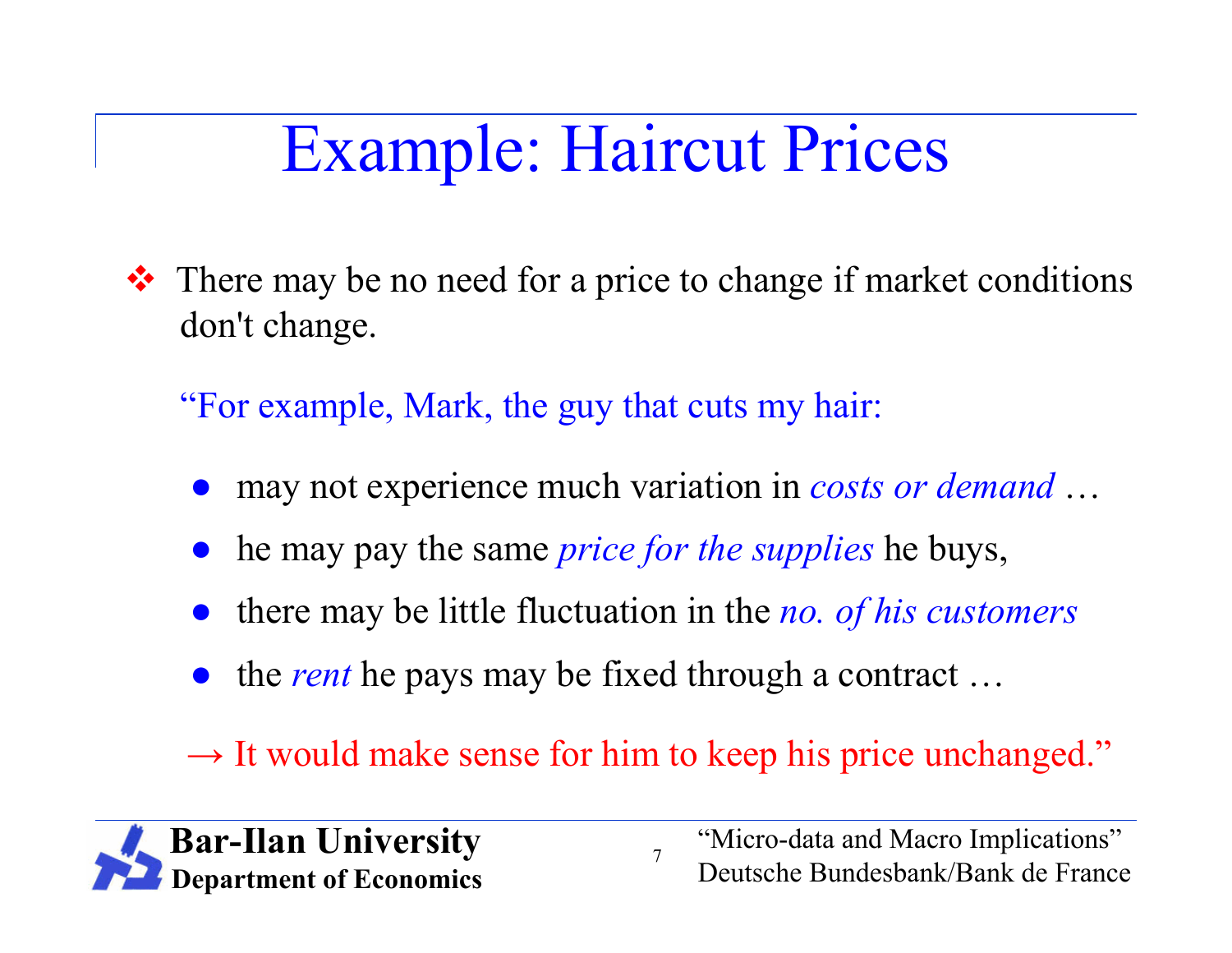## Common Practice

 Yet, dozens of studies use the price change frequency (or price spells) to quantify the extent of nominal price rigidity.



"Micro-data and Macro Implications" Deutsche Bundesbank/Bank de France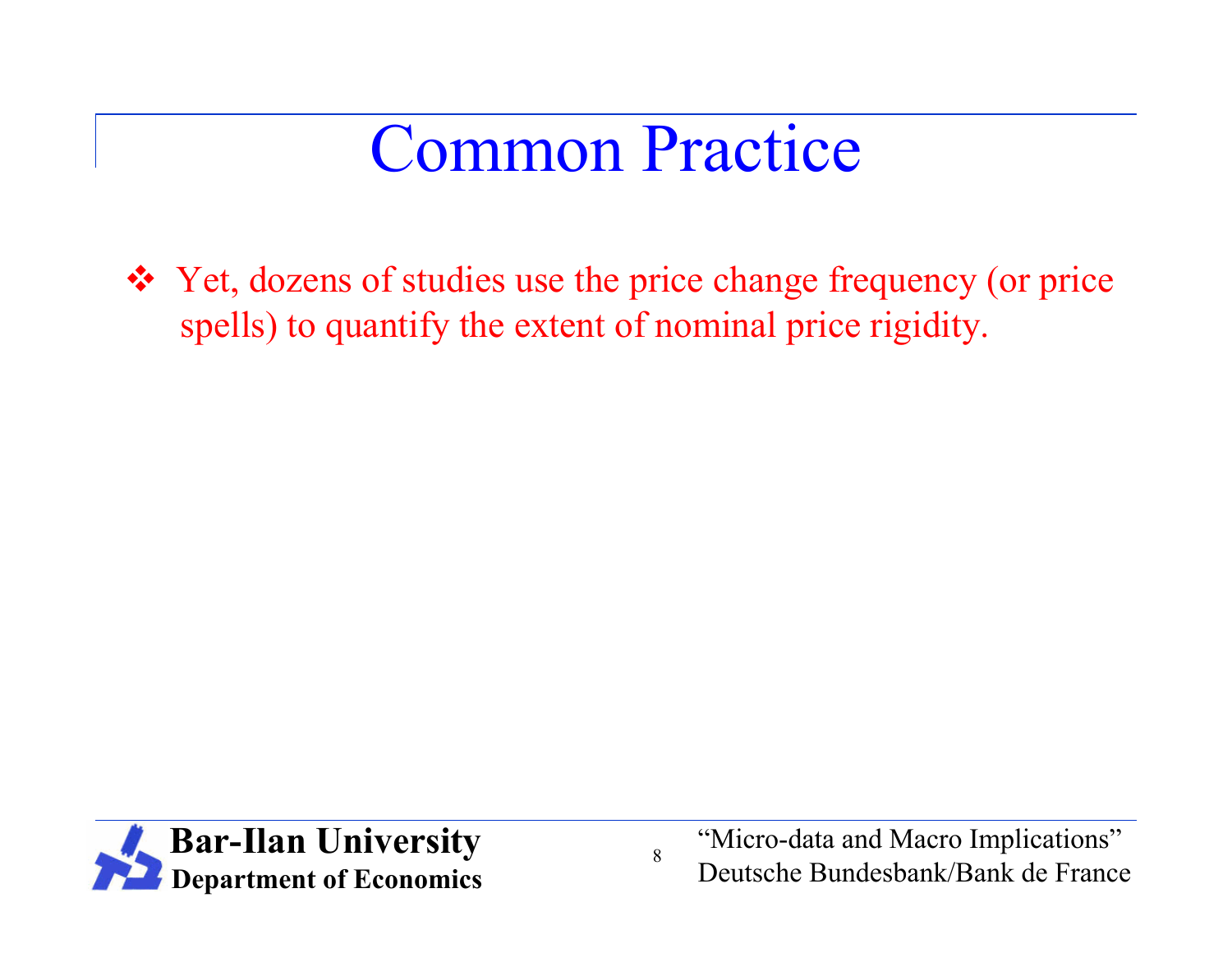# Common Practice

**\*** Yet, dozens of studies use the price change frequency (or price spells) to quantify the extent of nominal price rigidity.

#### Why?

- Primarily because of the lack of data:
- No data on *costs*
- No data on *demand*
- *Unobservables* (e.g., *optimal price*, *desired markup*)

9

→ Economists were forced to rely on the price data

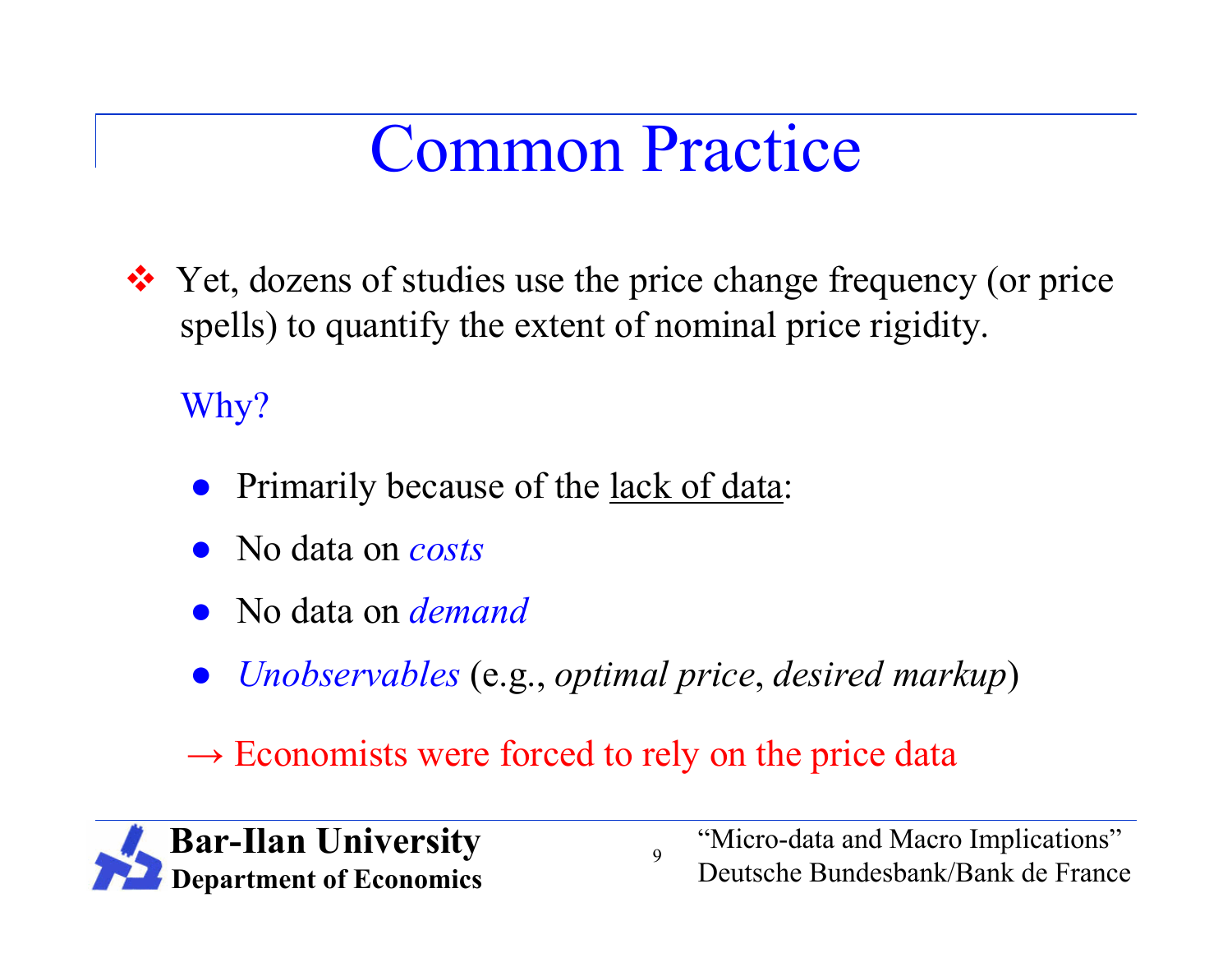# Until Dhyne, et al. Came

❖ Dhyne, et al propose a simple, yet clever way to assess the determinants of price rigidity/flexibility

- Using only price data
- Assess/quantify the effect of price adjustment cost
- Assess/quantify the effect of unobservable "fundamentals:" *optimal price* and *desired markup*

10

Follow Rosett (1959)

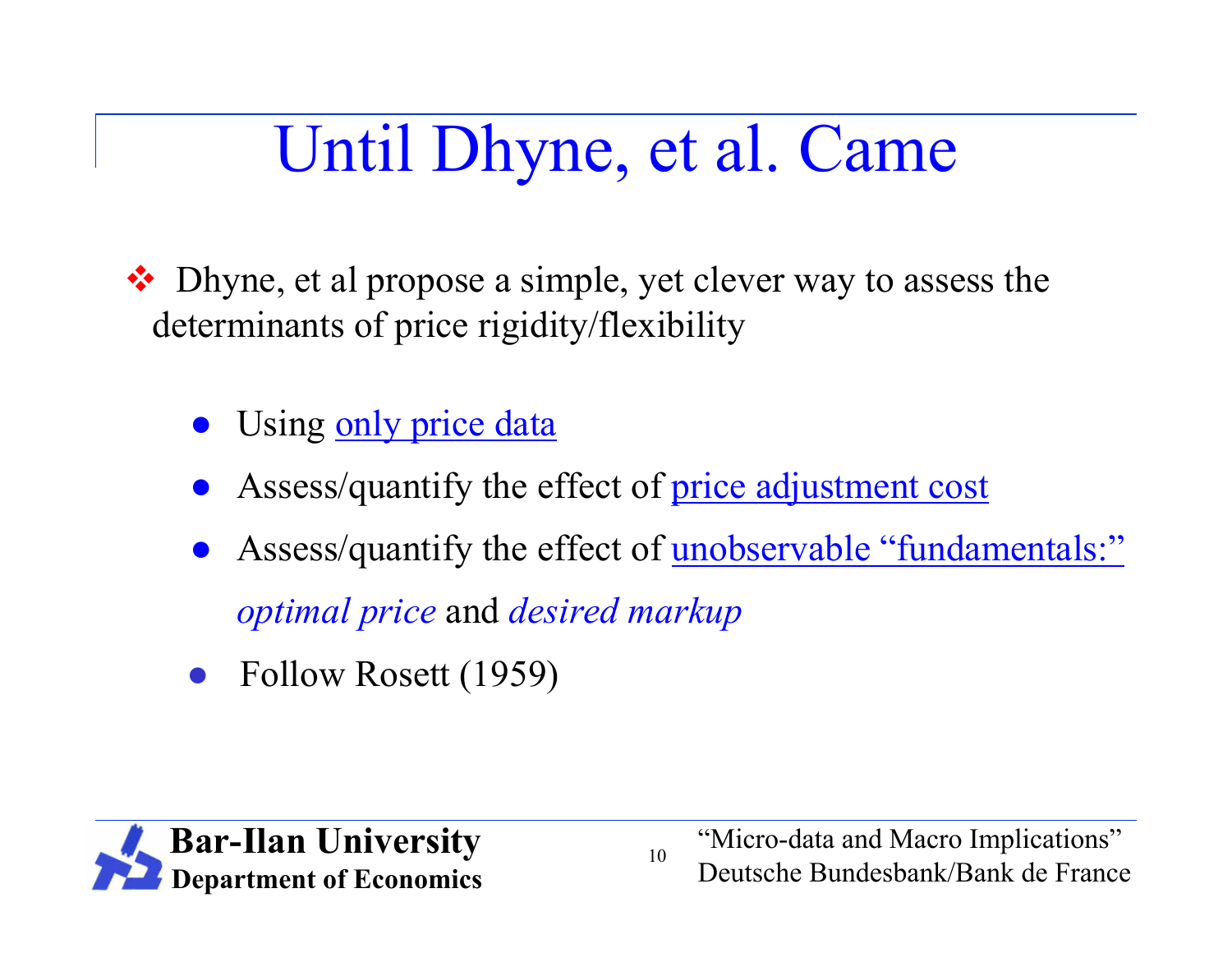# What Do Dhyne, et al. Argue?

#### **❖** They argue:

- A price change decision depends on its cost and benefit
- *c<sub>it</sub>* (a broad notion of "adjustment cost") captures the cost side
- However there is a **benefit side**: adjusting prices to changes in "fundamentals" can be beneficial. (How beneficial? That depends on the shape of the profit function.)
- For example: adjusting prices to changes in market conditions (competition, demand, marginal cost, etc.)



"Micro-data and Macro Implications" Deutsche Bundesbank/Bank de France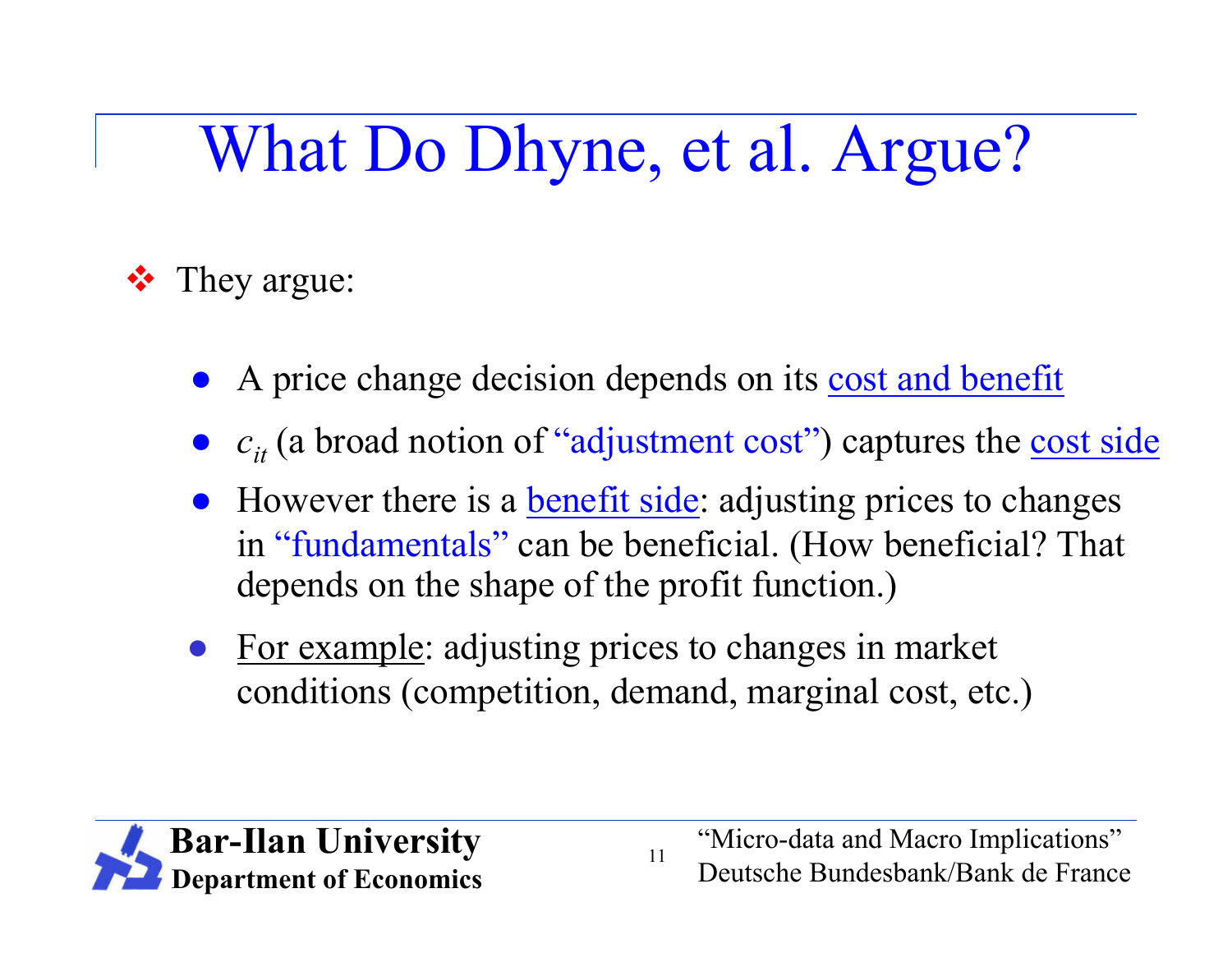# In Other Words

- **❖** They argue the following:
	- If we interpret infrequent price changes as evidence of price rigidity, we implicitly ignore the benefit side and consider only the cost side.



"Micro-data and Macro Implications" Deutsche Bundesbank/Bank de France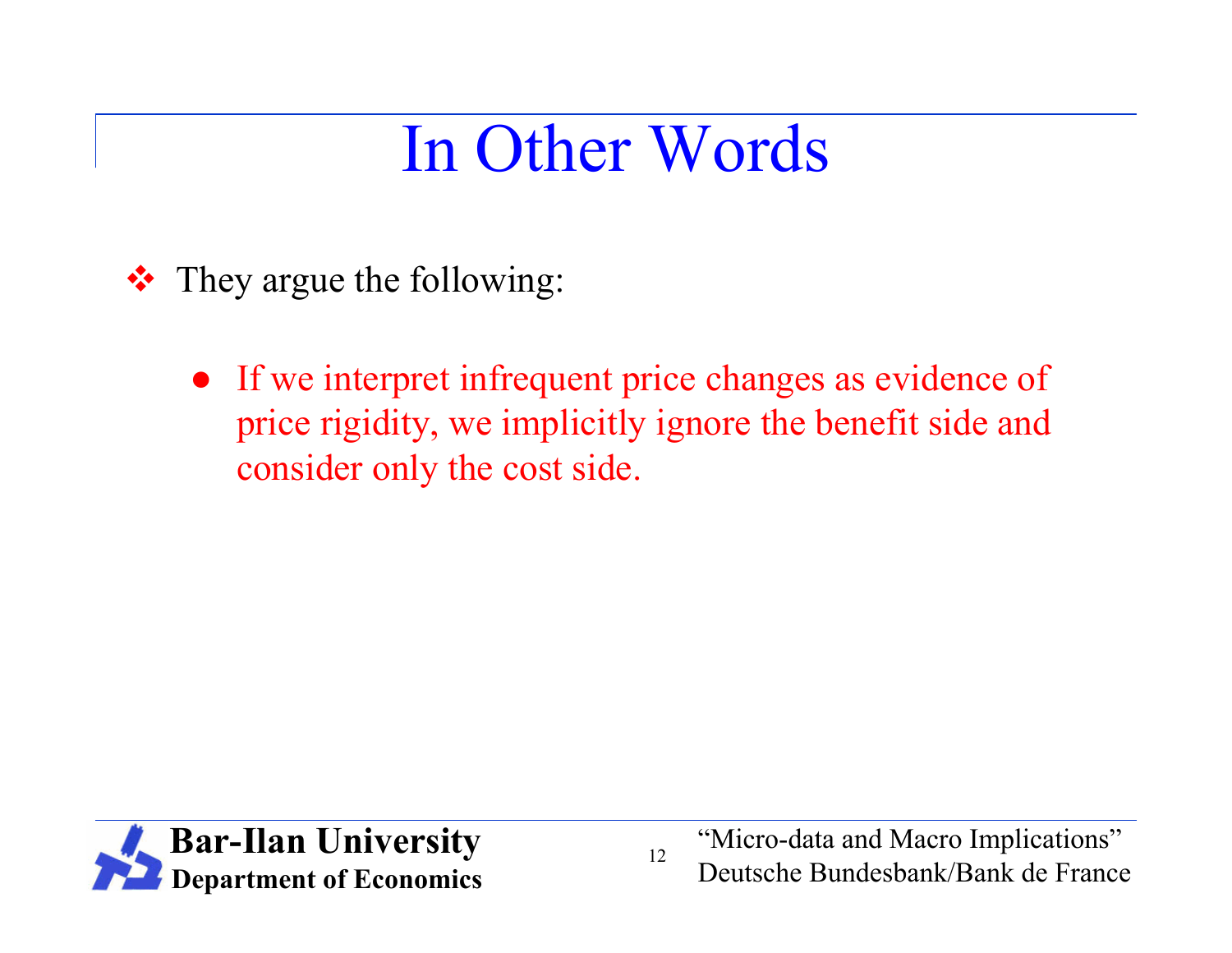# In Other Words

- **❖** They argue the following:
	- If we interpret infrequent price changes as evidence of price rigidity, we implicitly ignore the benefit side and consider only the cost side.
	- That is not so good.



"Micro-data and Macro Implications" Deutsche Bundesbank/Bank de France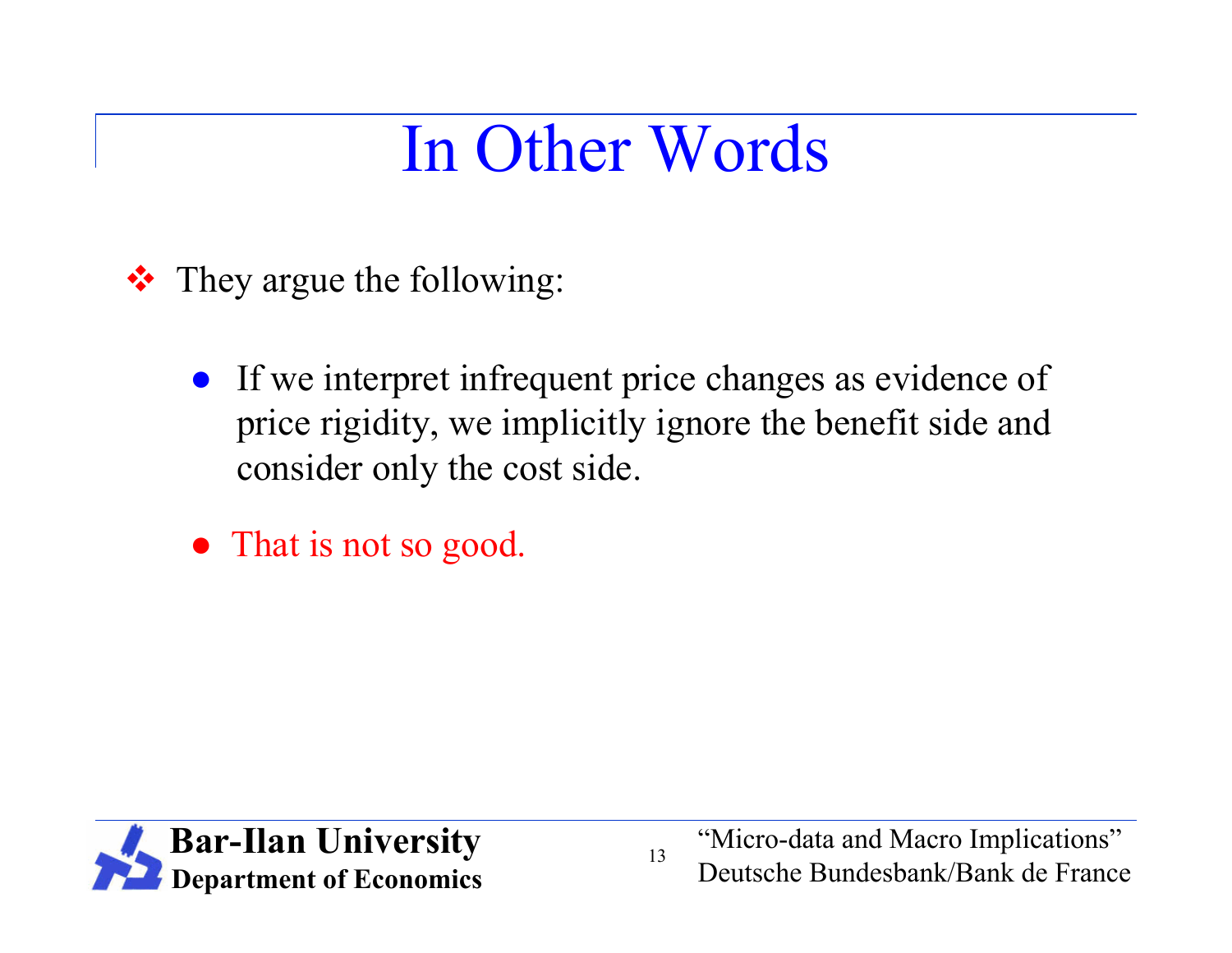# The Model



![](_page_14_Picture_2.jpeg)

"Micro-data and Macro Implications" Deutsche Bundesbank/Bank de France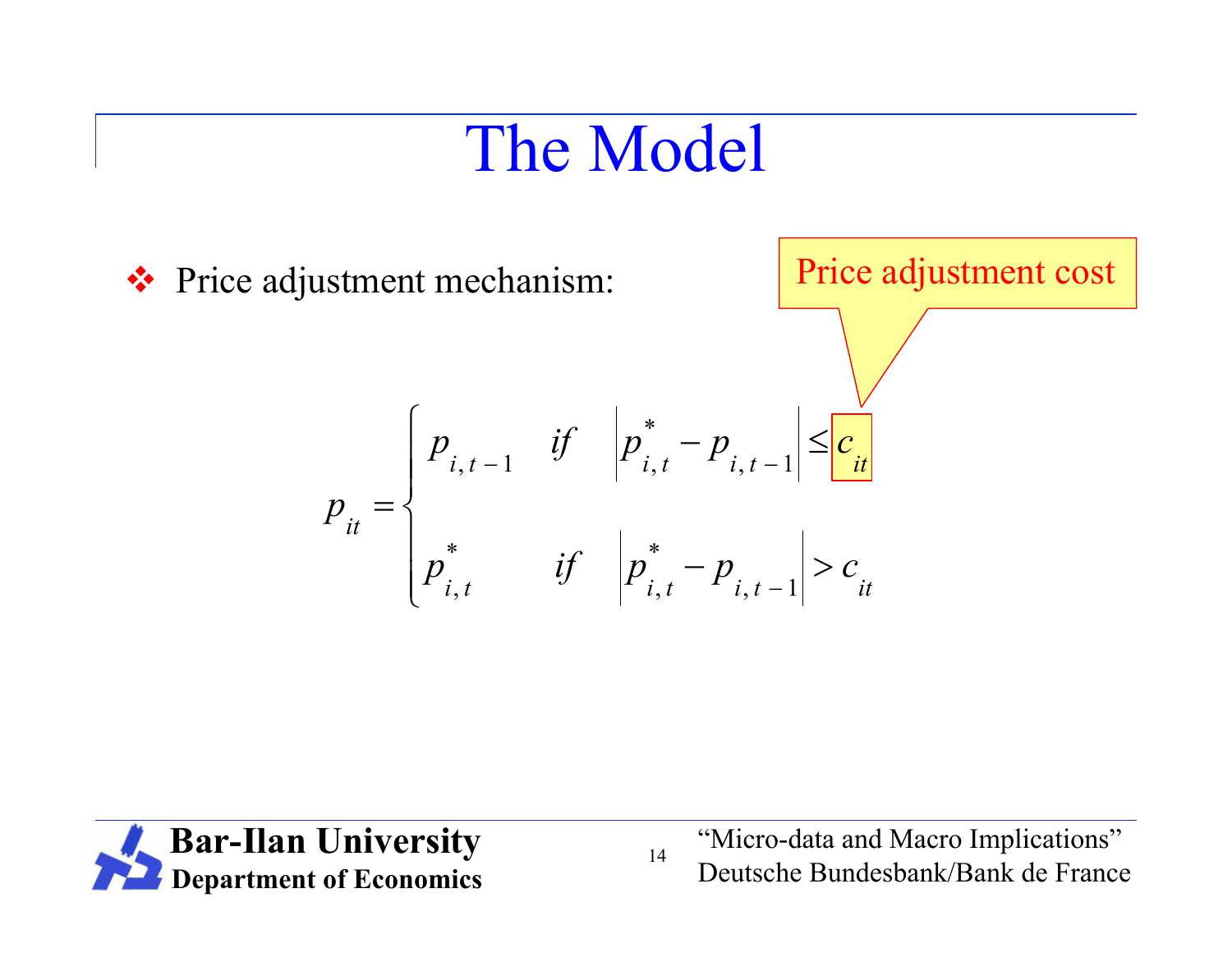### The Model

**❖** Price adjustment mechanism:

$$
p_{it} = \begin{cases} p_{i, t-1} & \text{if } \left| p_{i, t}^{*} - p_{i, t-1} \right| \leq c_{it} \\ p_{i, t}^{*} & \text{if } \left| \frac{p_{i, t}^{*} - p_{i, t-1} > c_{it}}{p_{i, t}^{*} - p_{i, t-1} > c_{it}} \right| \end{cases}
$$
Price change trigger

![](_page_15_Picture_3.jpeg)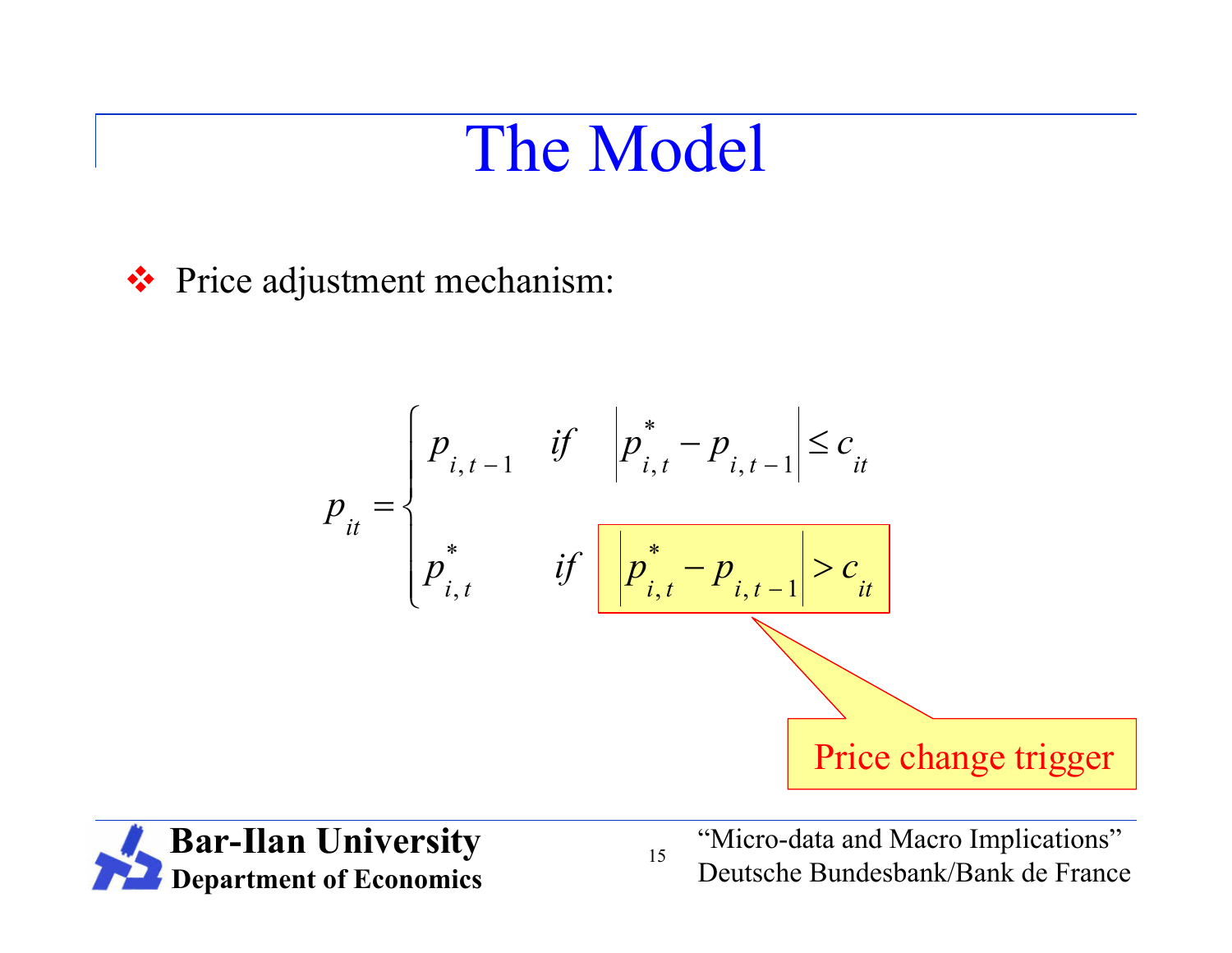# Price Change Trigger

**❖** Price adjustment cost,  $c_i$ .

$$
p_{i,t}^* - p_{i,t-1} > c_{it}
$$

Usually, this condition is specified in terms of the *profit gap*

 $\triangle$  The current specification contains implicit assumptions about quantity response, i.e., about the *demand elasticity.* Also, it implies that the price adjustment cost is incurred for each unit.

16

Suggestion: state these assumptions explicitly

![](_page_16_Picture_6.jpeg)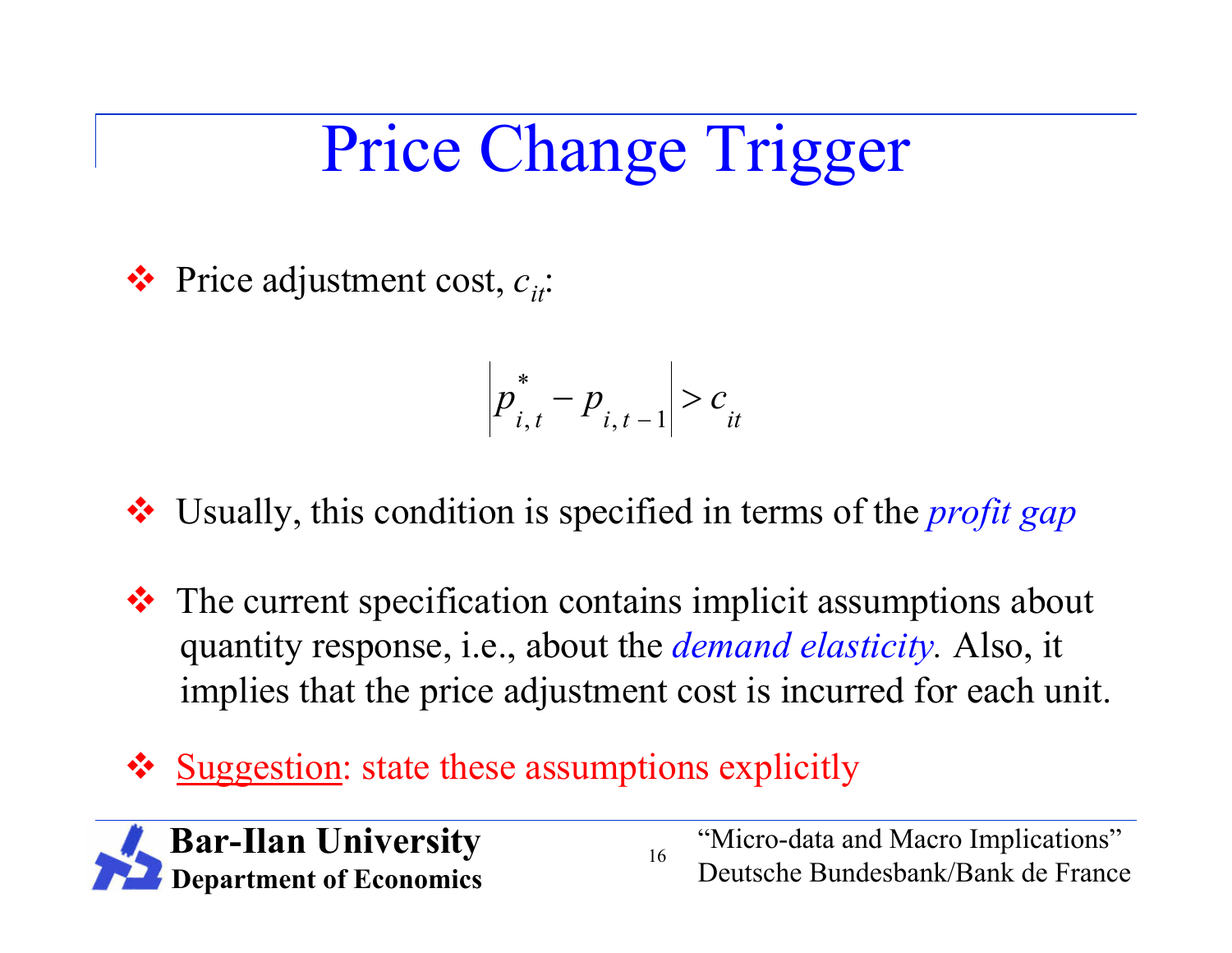Are These Assumptions Problematic?

From practitioners point of view:

*Not necessarily* (*Examples from some field-studies)*

❖ From econometric point of view:

*Perhaps: how does a profit function misspecification affect ĉi?*

17

❖ Suggestion: try to explore this effect

![](_page_17_Picture_6.jpeg)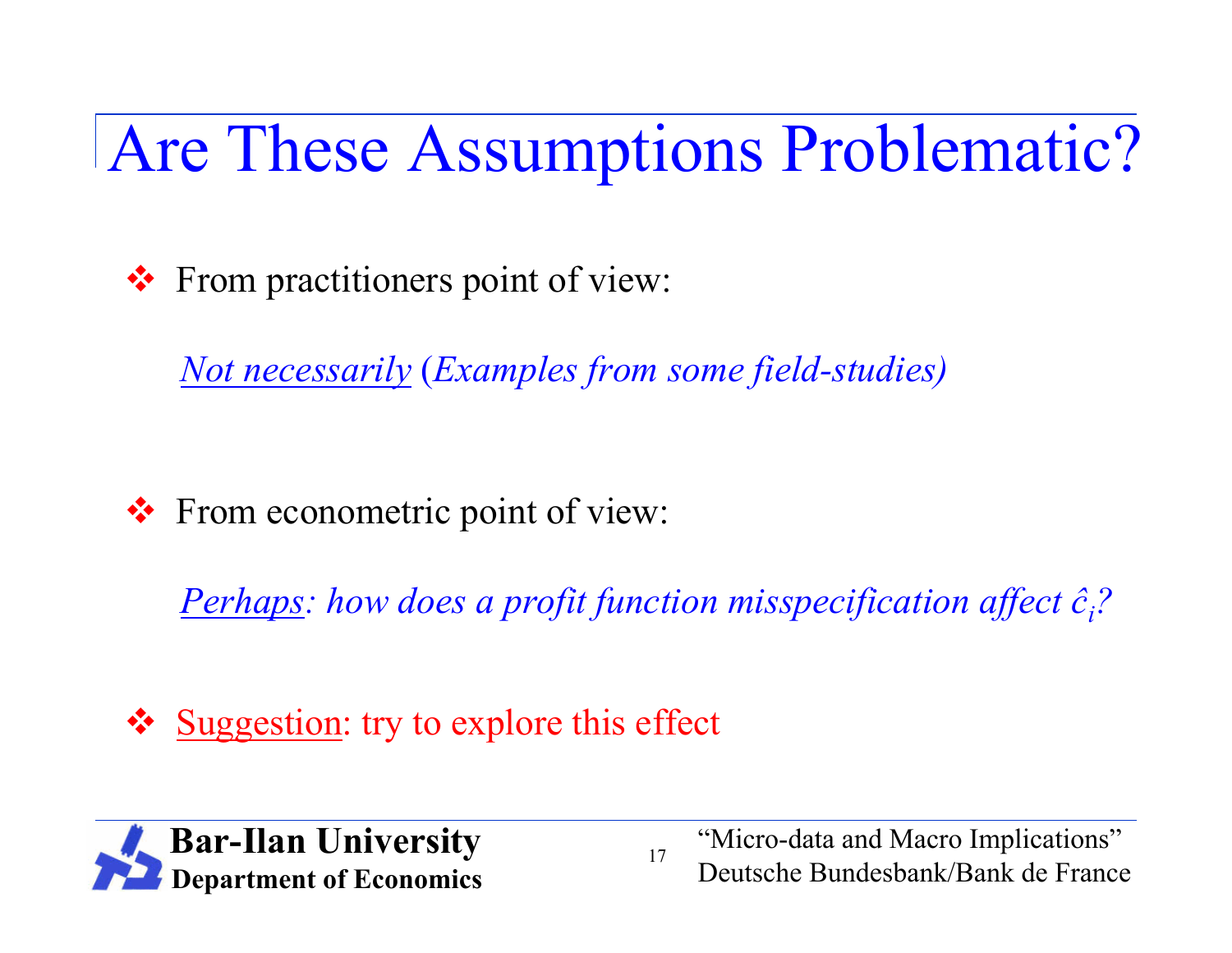# The Nature of Price Adjustment Costs

 $\cdot$  I agree with the authors that in their model:

*The price adjustment cost, c, should be a broader concept than "menu cost."*

 I also agree that to capture the extent of the heterogeneity found in the data:

*Price adjustment cost, c<sup>i</sup> , should vary across categories*

![](_page_18_Picture_5.jpeg)

"Micro-data and Macro Implications" Deutsche Bundesbank/Bank de France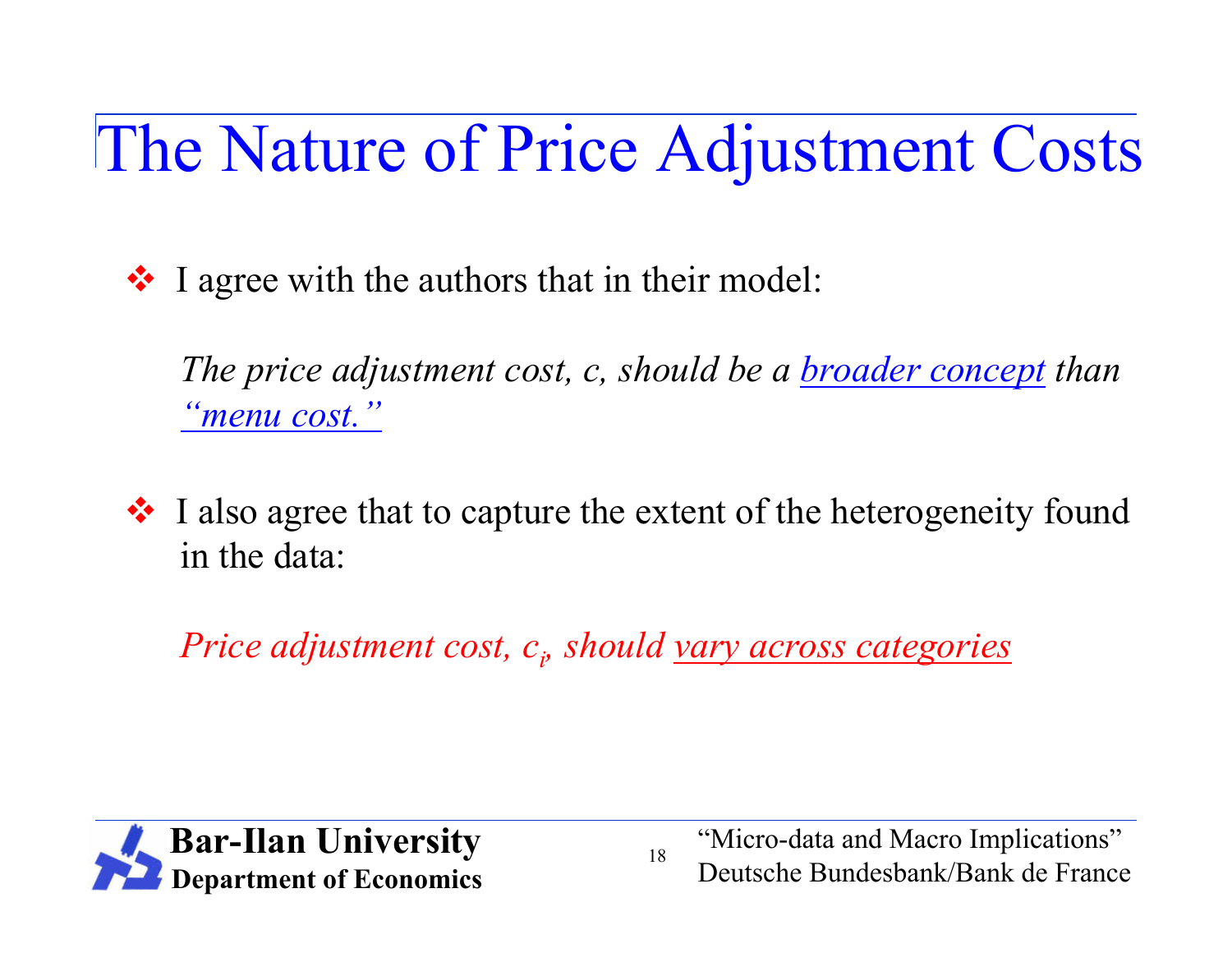![](_page_19_Figure_0.jpeg)

![](_page_19_Picture_1.jpeg)

"Micro-data and Macro Implications" Deutsche Bundesbank/Bank de France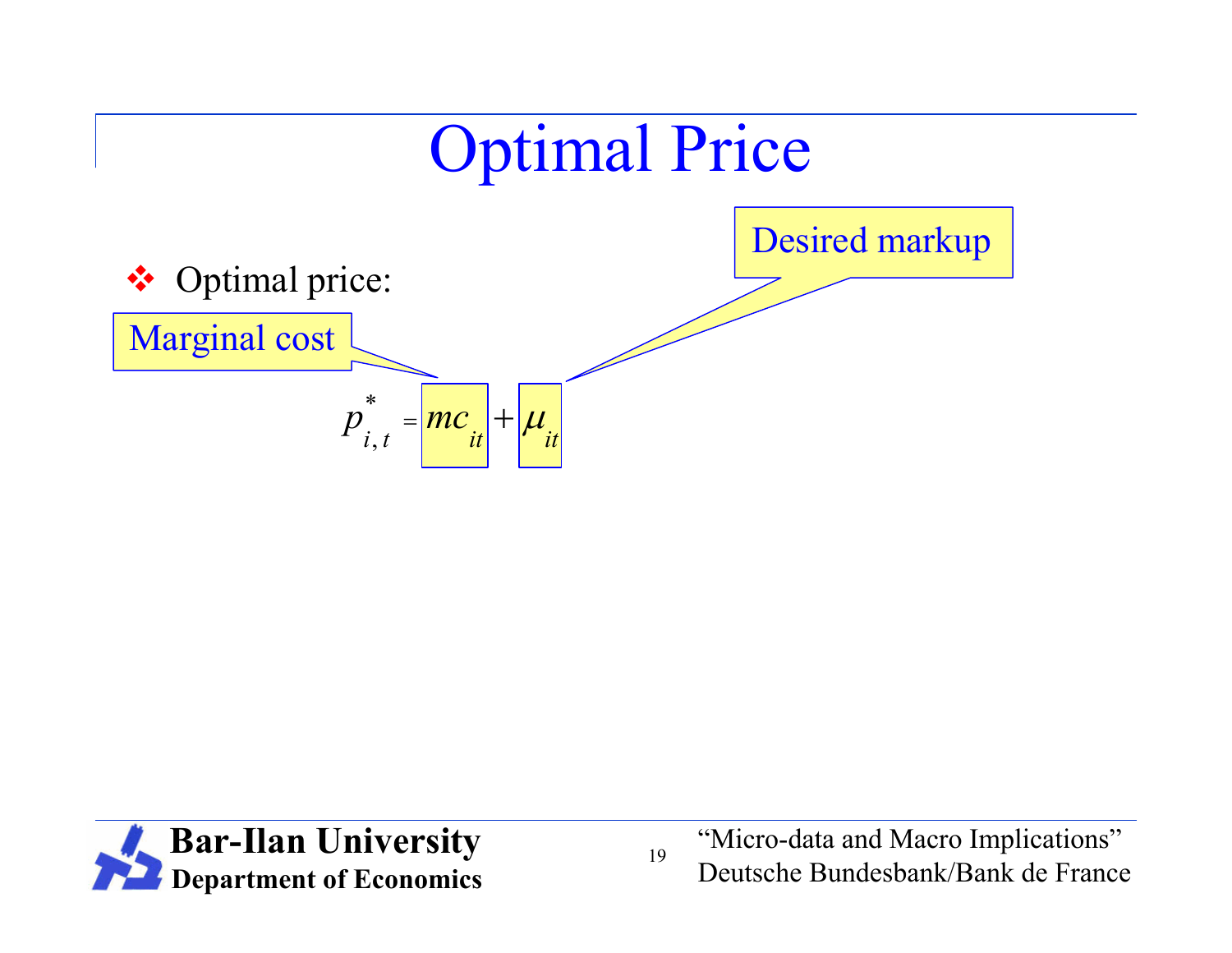![](_page_20_Figure_0.jpeg)

![](_page_20_Picture_1.jpeg)

"Micro-data and Macro Implications" Deutsche Bundesbank/Bank de France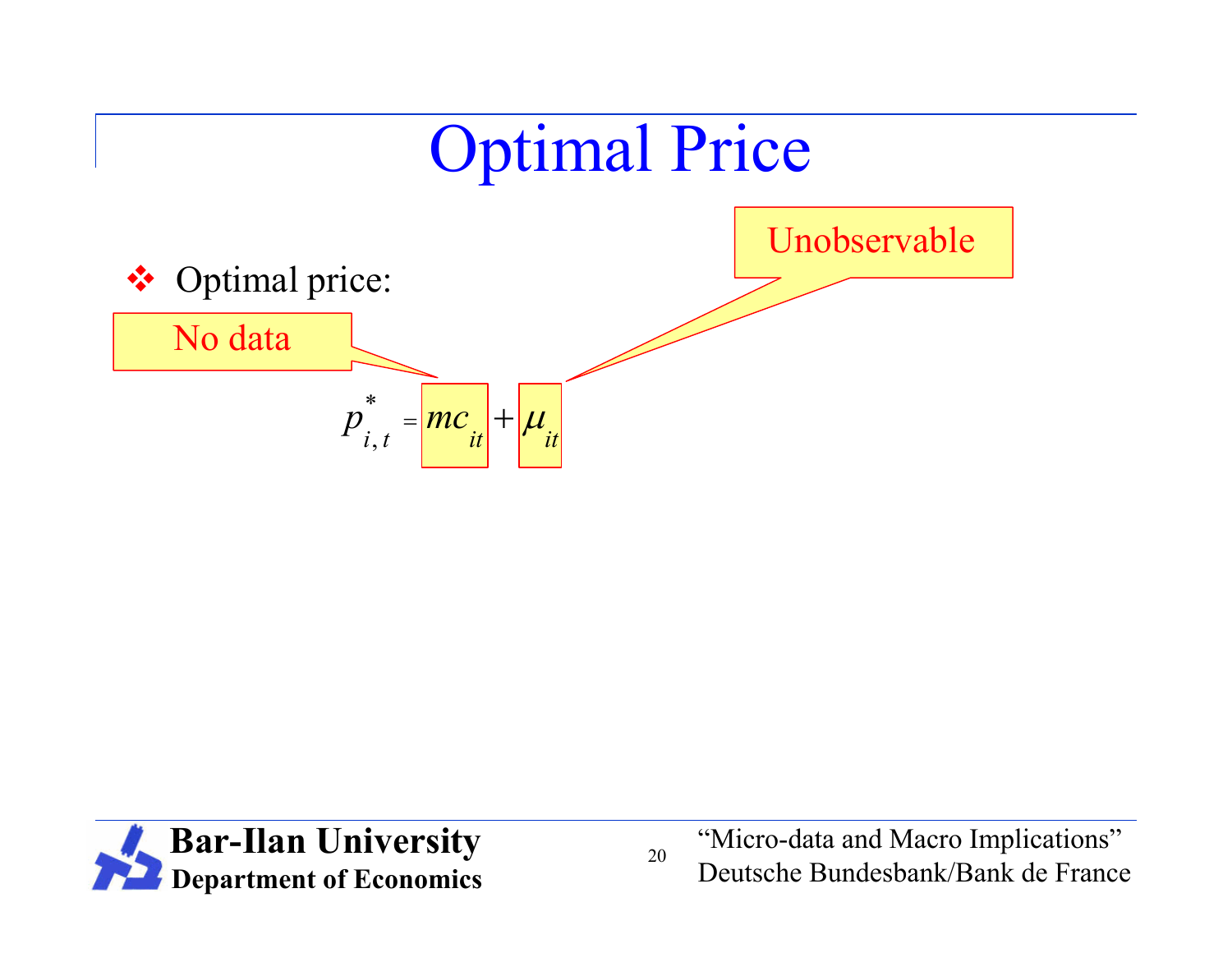Optimal Price Decomposition

❖ Optimal price decomposition:

![](_page_21_Figure_2.jpeg)

![](_page_21_Picture_3.jpeg)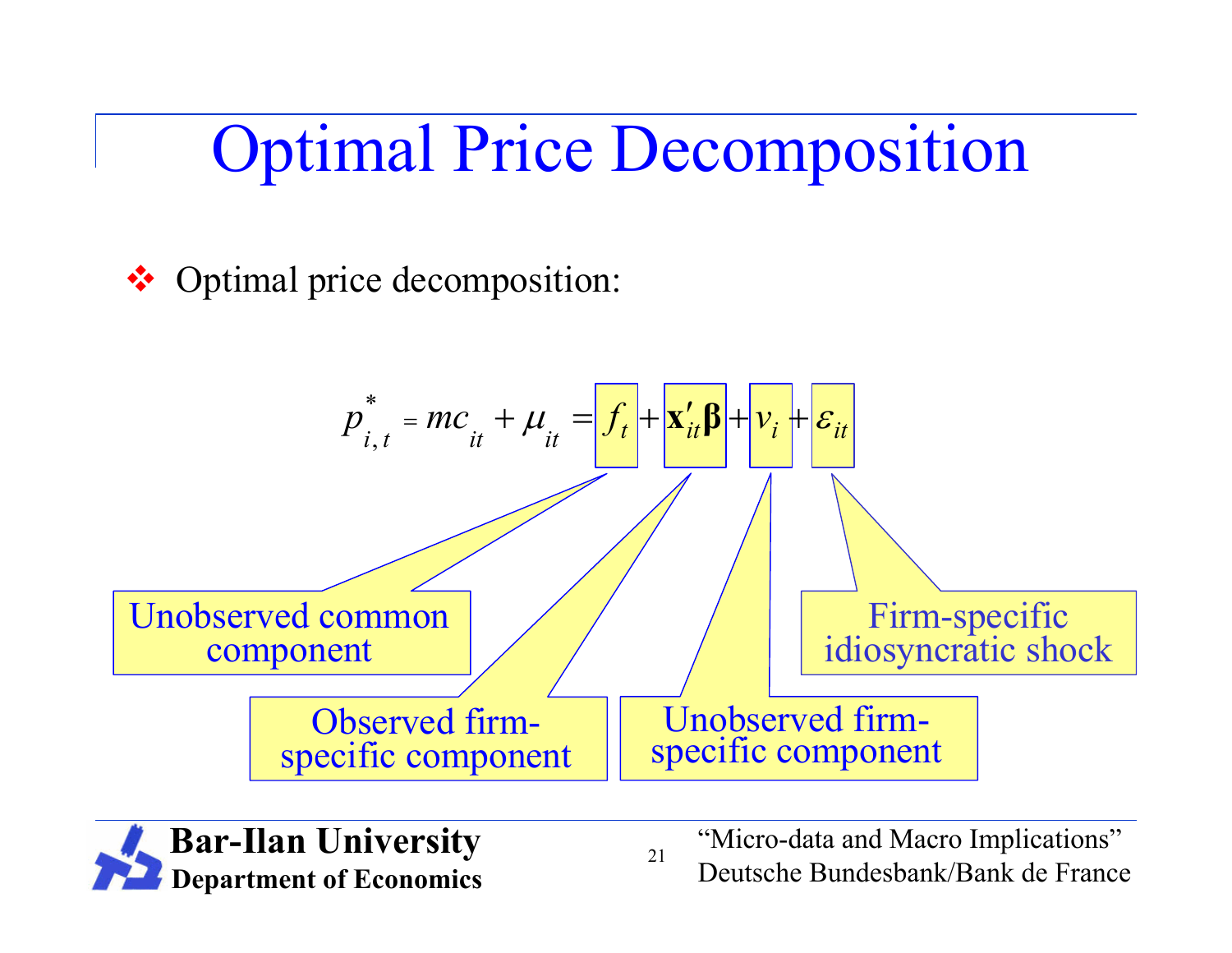# Econometric Estimation

- ❖ Heavy econometrics. I believe them.
- One note: Authors provide a long list of variables the vector **x***it* could potentially contain. In the end it turns out to be only a dummy variable.
- ❖ Suggestion: Either increase the dimension of the vector or state upfront that it is a dummy variable.

![](_page_22_Picture_4.jpeg)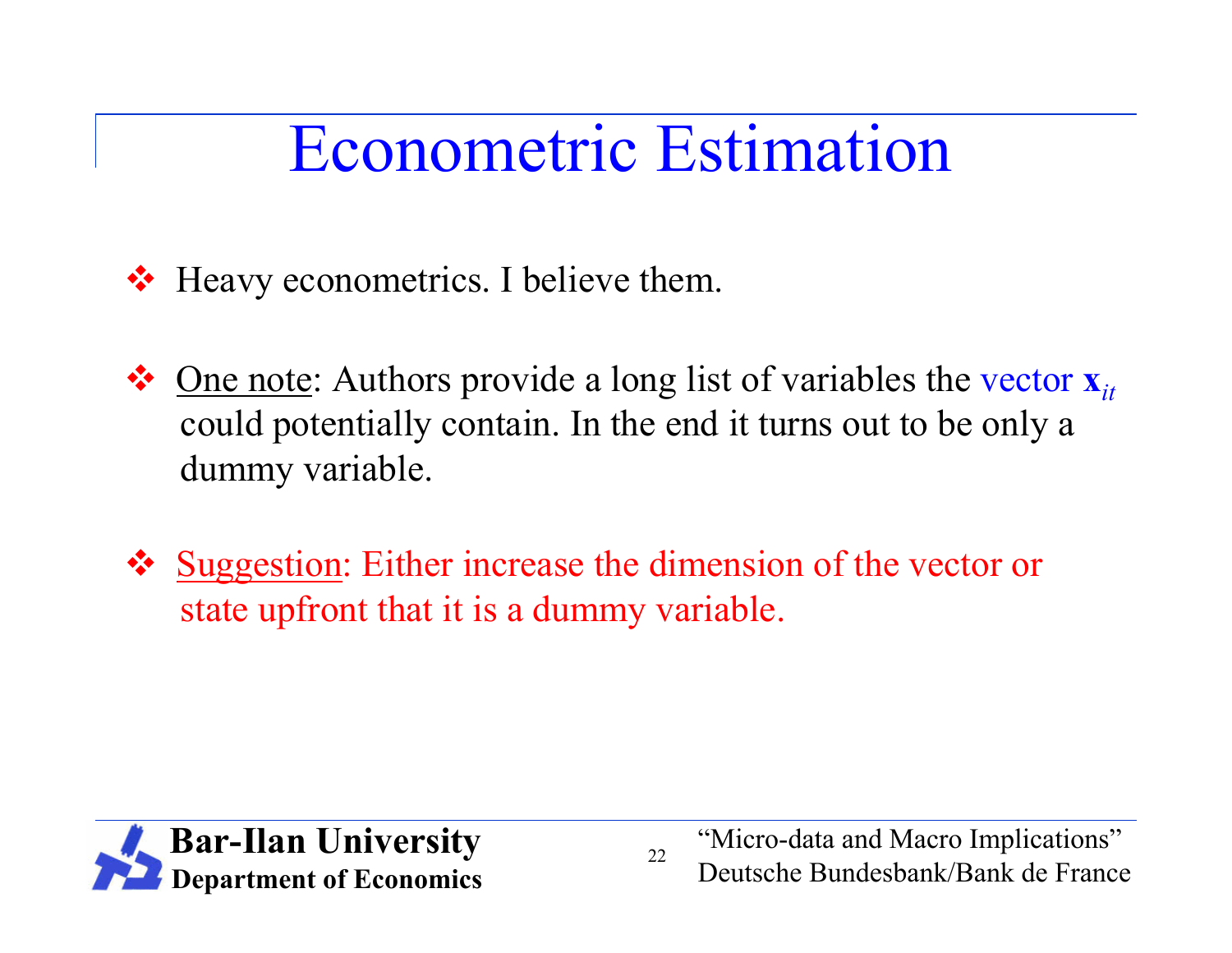# Price Adjustment Cost Estimates 1

 $\bullet$  Dhyne, et al: Average  $\hat{c}$  (% of the average price)

36% (Belgium), 33% (France)

They cite Levy, et al (1997): use a very different approach

Large US supermarket chains: 27% - 40%

![](_page_23_Picture_5.jpeg)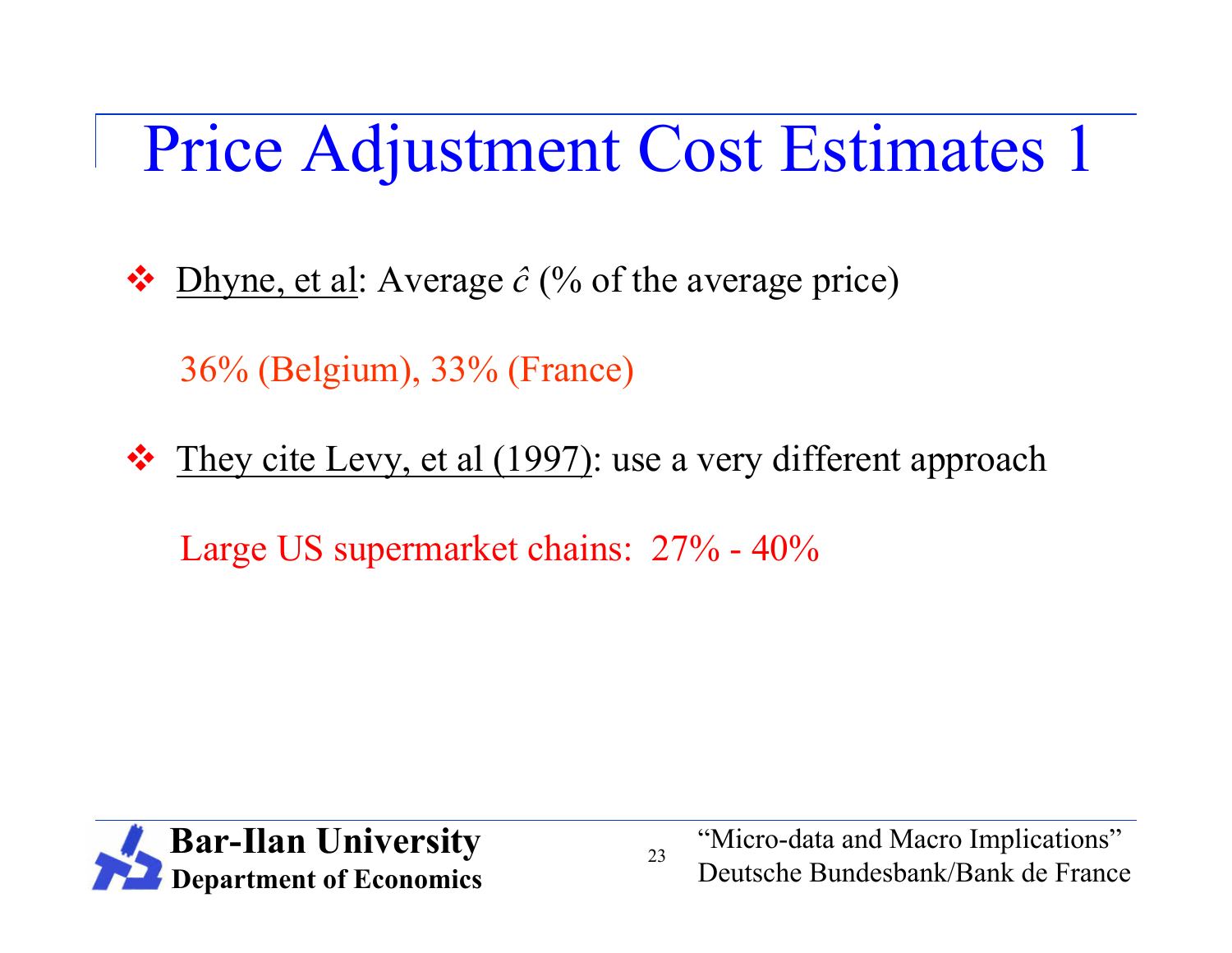# Price Adjustment Cost Estimates 1

 $\bullet$  Dhyne, et al: Average  $\hat{c}$  (% of the average price)

36% (Belgium), 33% (France)

 $\triangle$  They cite Levy, et al (1997): use a very different approach

Large US supermarket chains: 27% - 40%

I am starting to believe my own results!

![](_page_24_Picture_6.jpeg)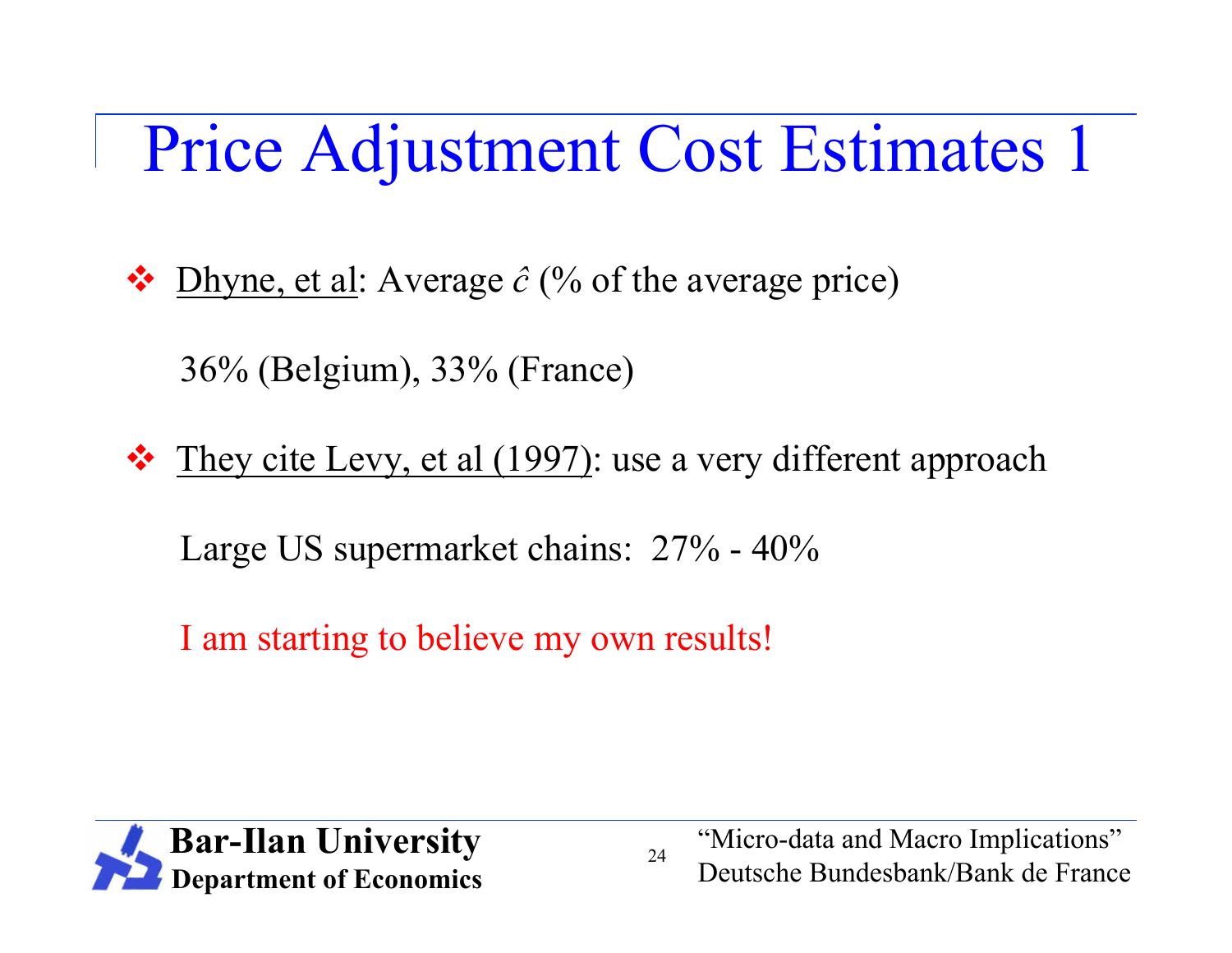# Price Adjustment Cost Estimates 2

 $\cdot \cdot$  The relative size of the estimates makes sense in the extreme cases:

The products with the most frequent price changes tend to have lower costs of price adjustment: energy

The products with the least frequent price changes tend to have higher costs of price adjustment: **services and durable goods**

![](_page_25_Picture_4.jpeg)

"Micro-data and Macro Implications" Deutsche Bundesbank/Bank de France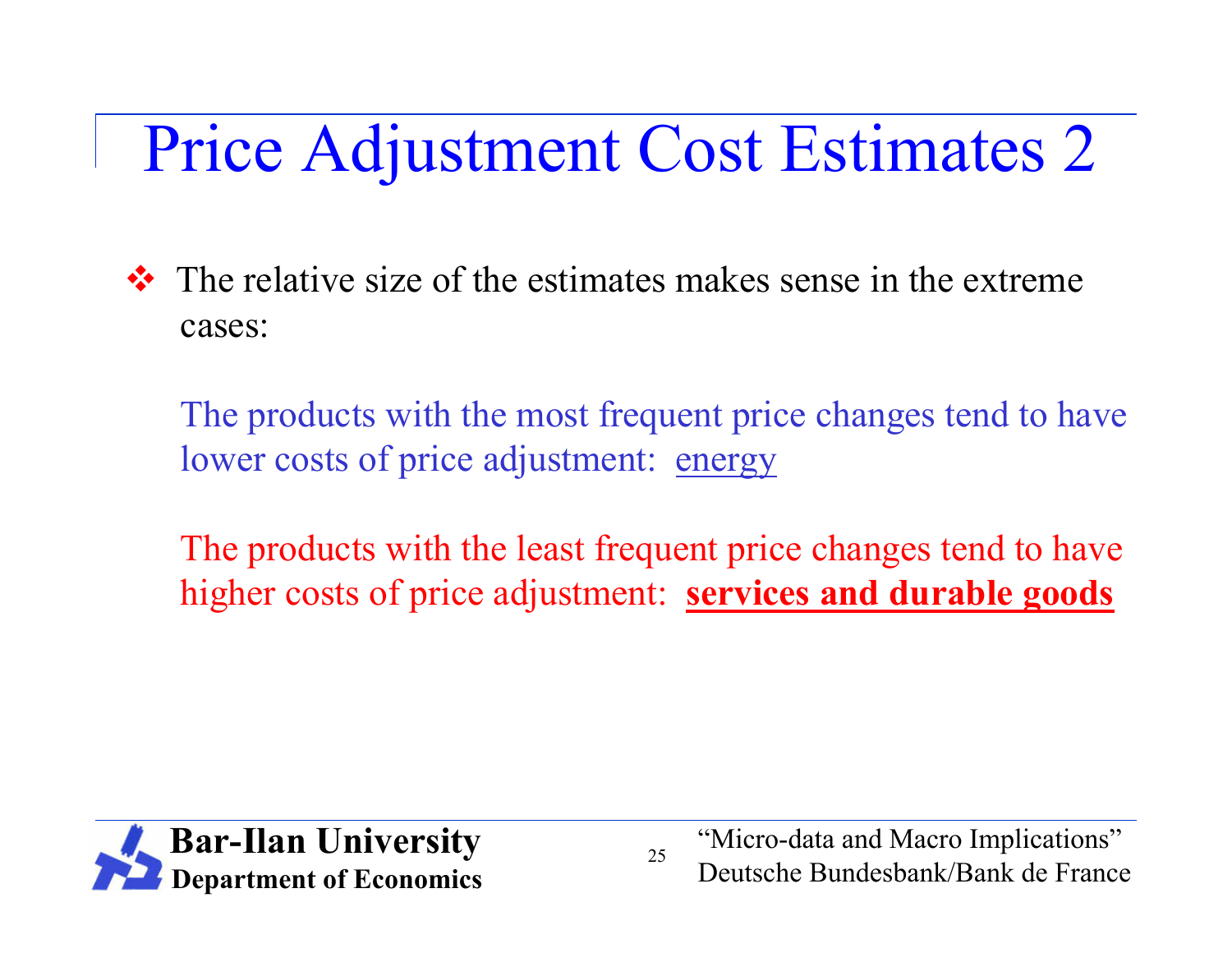#### France: Non-Perishable Food

![](_page_26_Figure_1.jpeg)

![](_page_26_Picture_2.jpeg)

"Micro-data and Macro Implications" Deutsche Bundesbank/Bank de France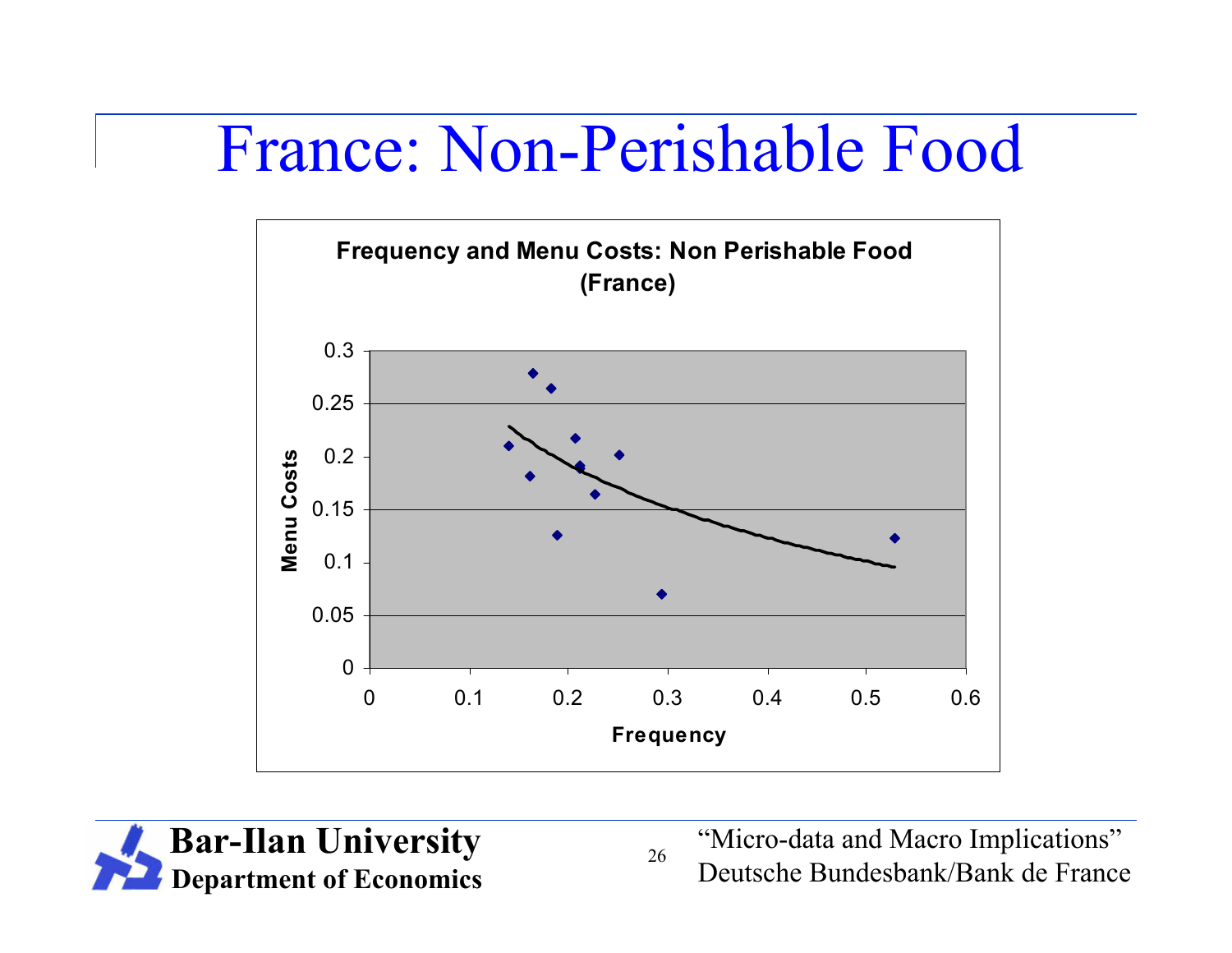#### France: Non-Durable Goods

![](_page_27_Figure_1.jpeg)

![](_page_27_Picture_2.jpeg)

"Micro-data and Macro Implications" Deutsche Bundesbank/Bank de France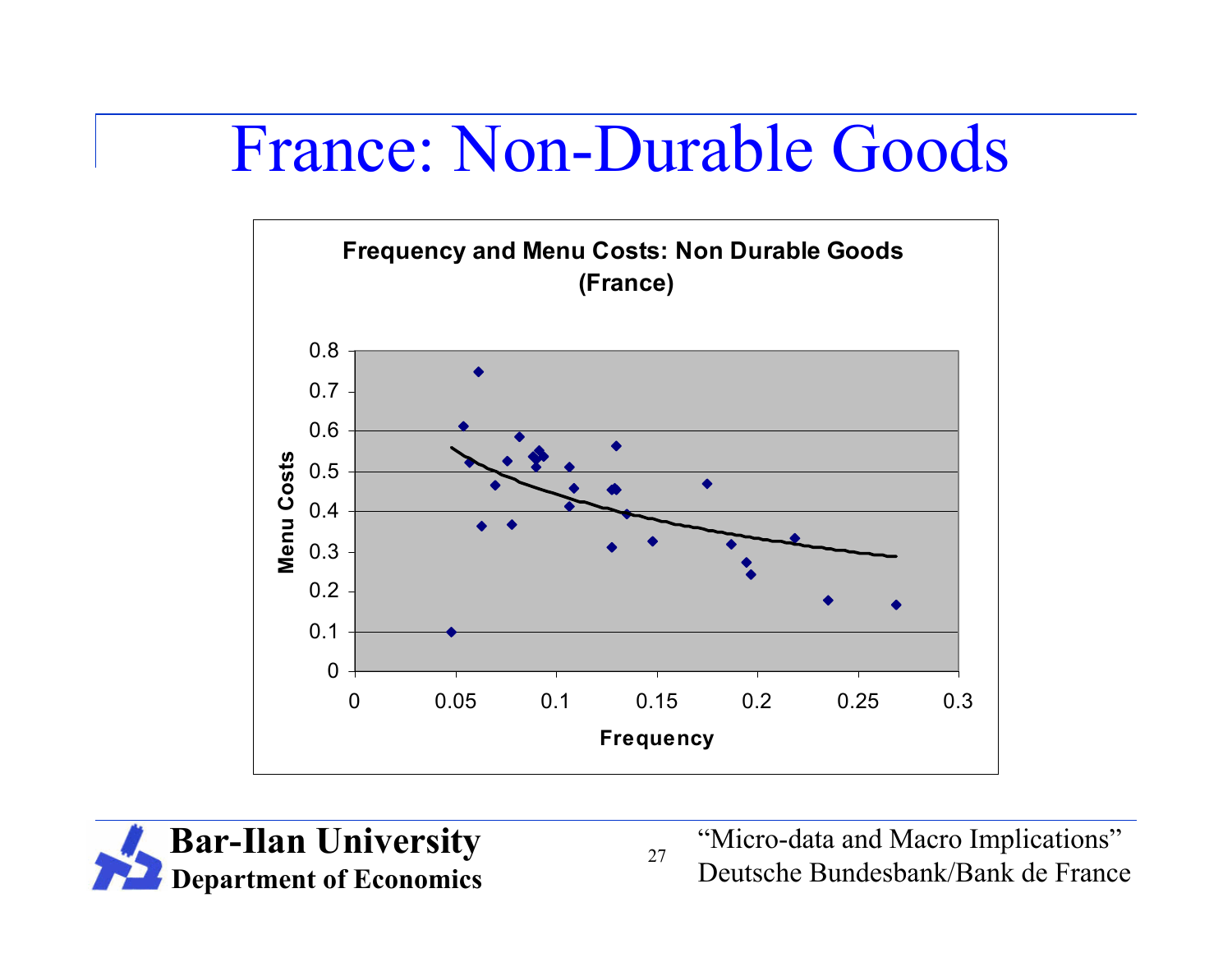#### France: Durable Food

![](_page_28_Figure_1.jpeg)

![](_page_28_Picture_2.jpeg)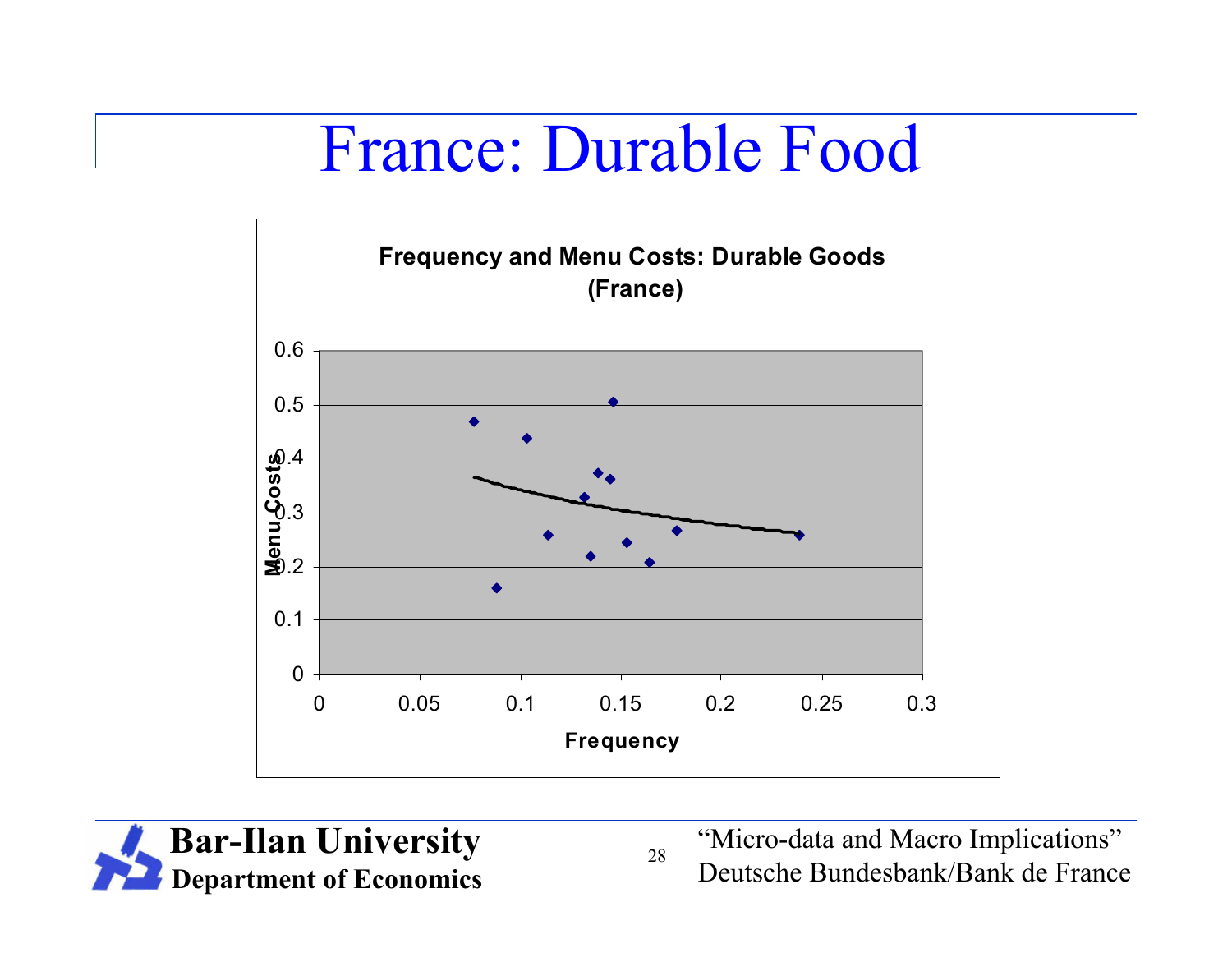#### France: Services

![](_page_29_Figure_1.jpeg)

![](_page_29_Picture_2.jpeg)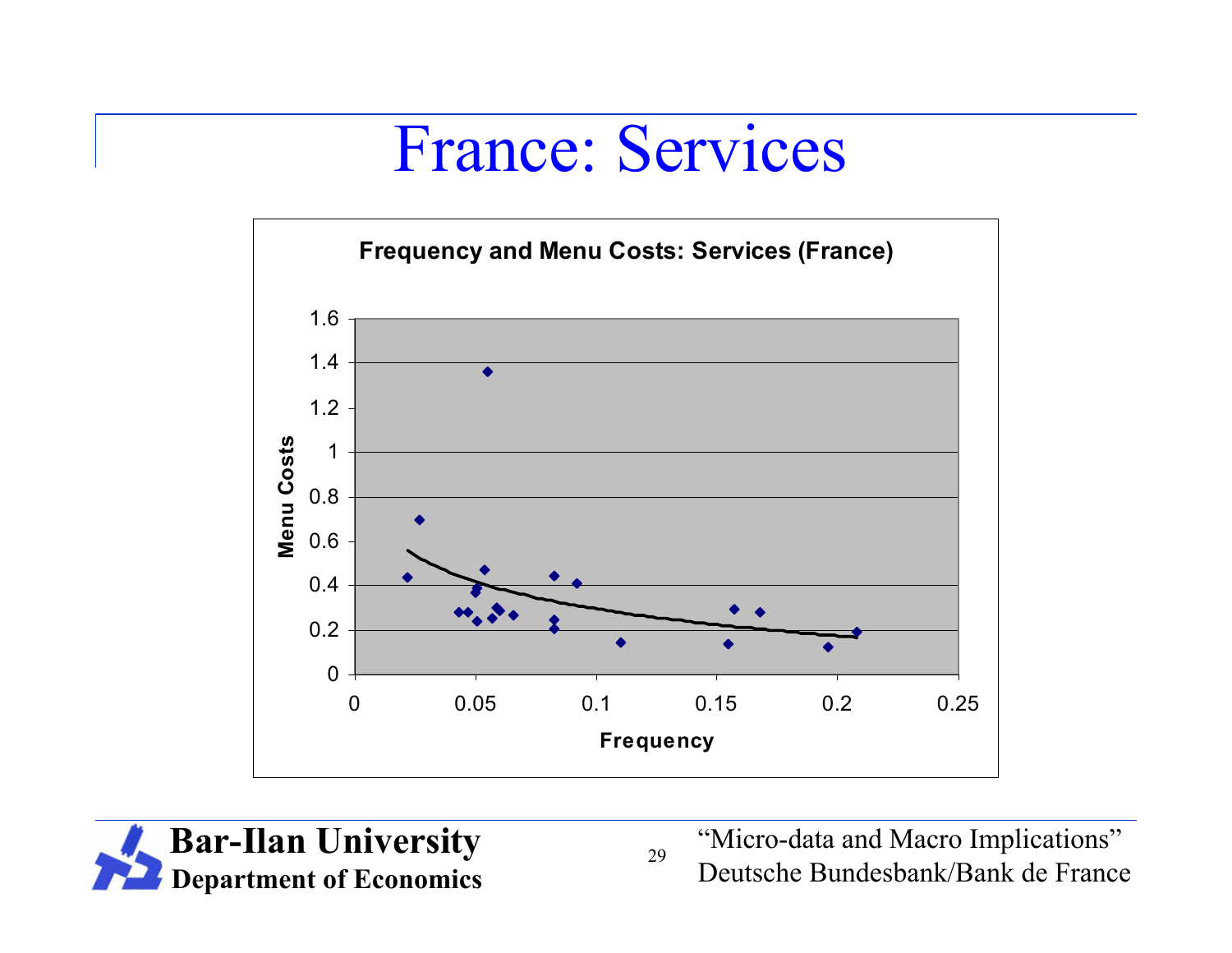# Belgium: Perishable Food

![](_page_30_Figure_1.jpeg)

![](_page_30_Picture_2.jpeg)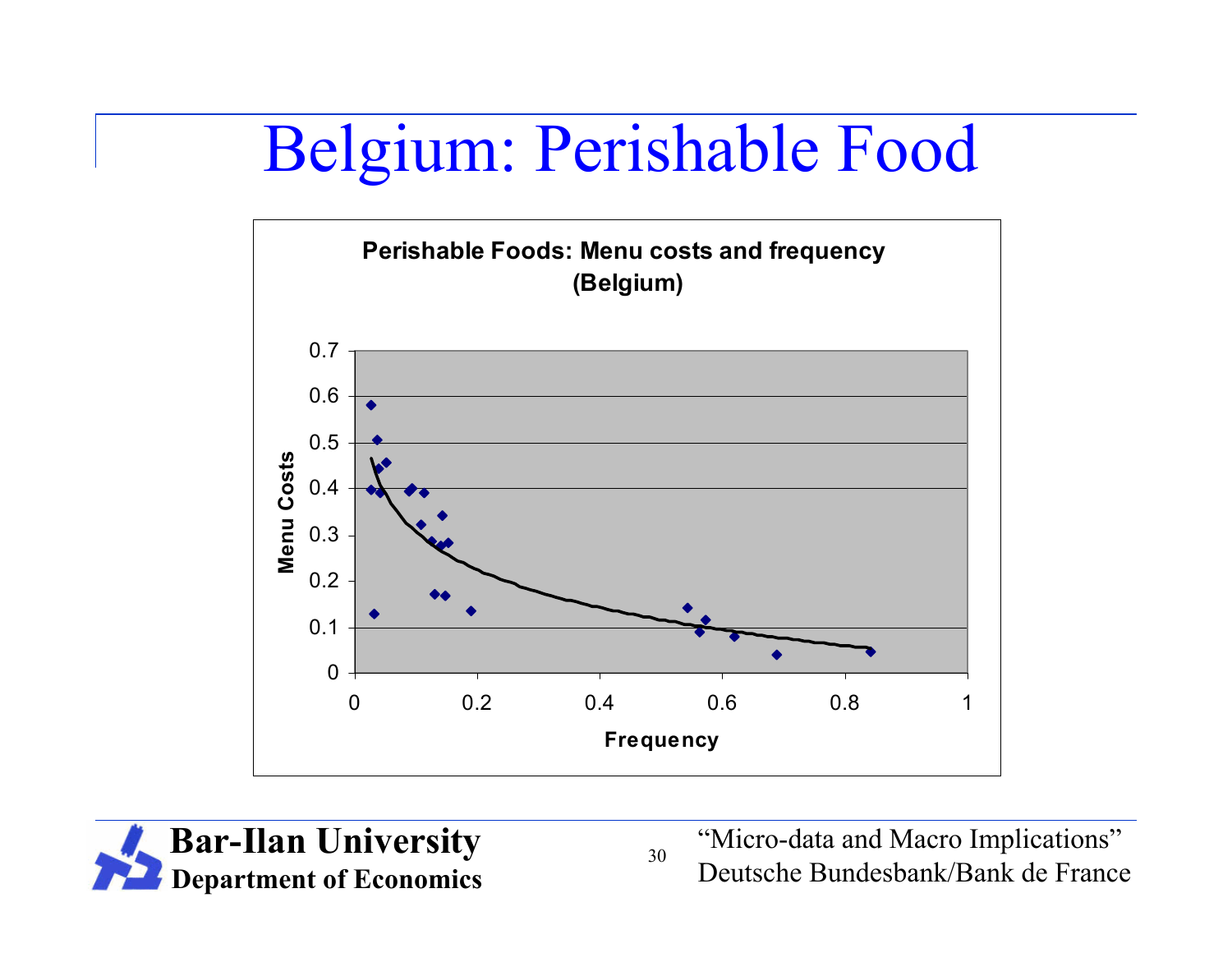## Belgium: Non-Perishable Food

![](_page_31_Figure_1.jpeg)

![](_page_31_Picture_2.jpeg)

"Micro-data and Macro Implications" Deutsche Bundesbank/Bank de France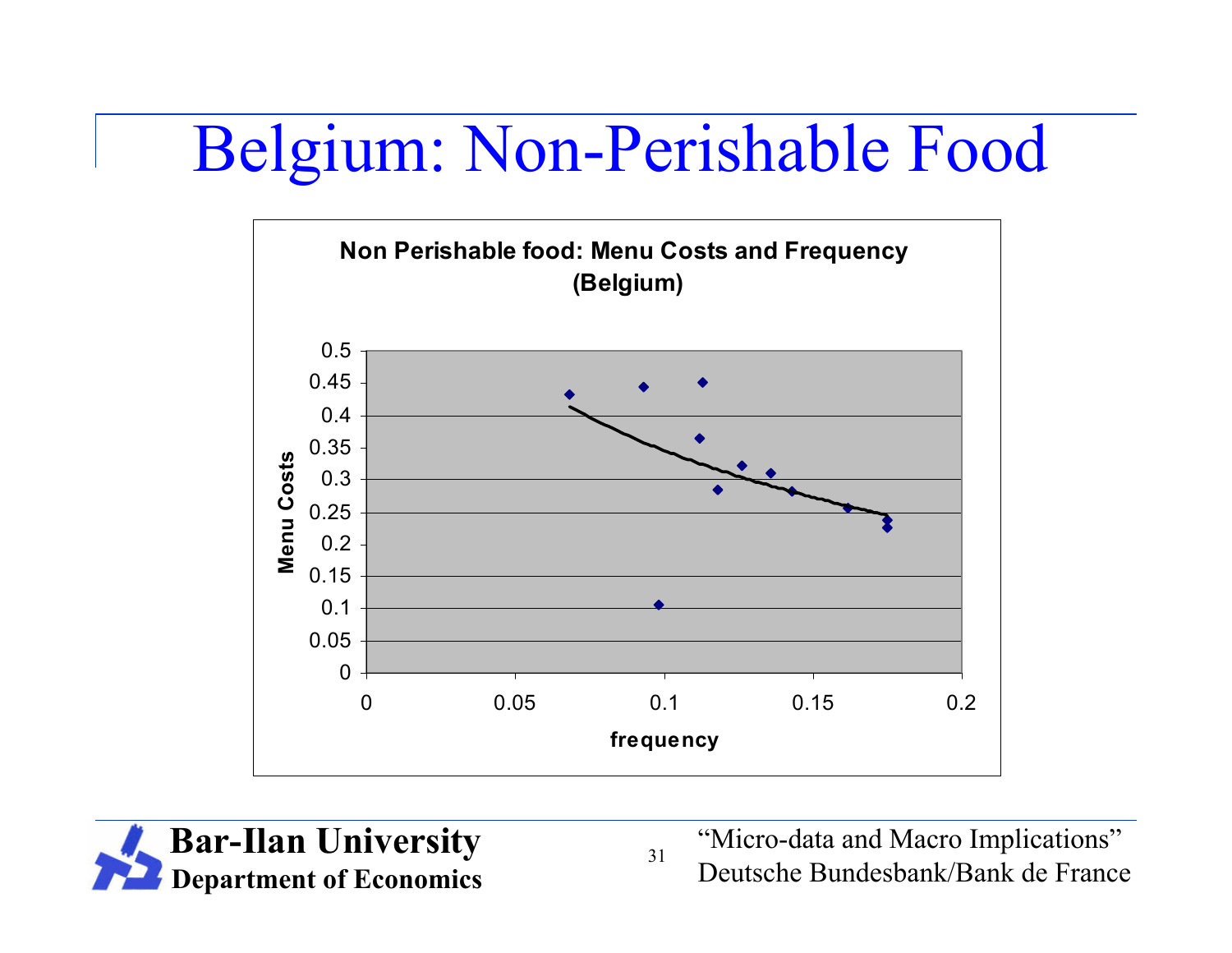# Belgium: Services

![](_page_32_Figure_1.jpeg)

![](_page_32_Picture_2.jpeg)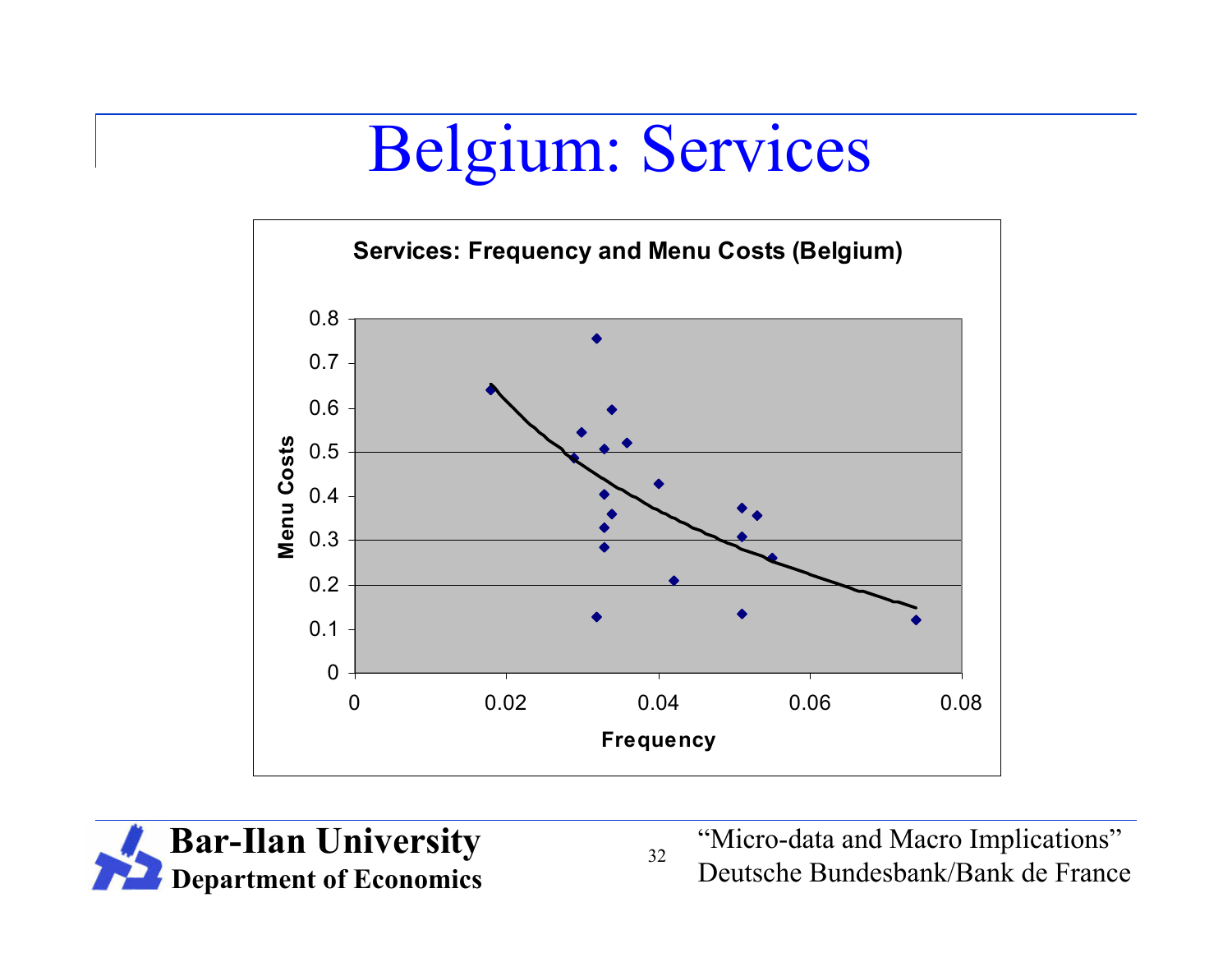## Belgium: Non-Durable Goods

![](_page_33_Figure_1.jpeg)

![](_page_33_Picture_2.jpeg)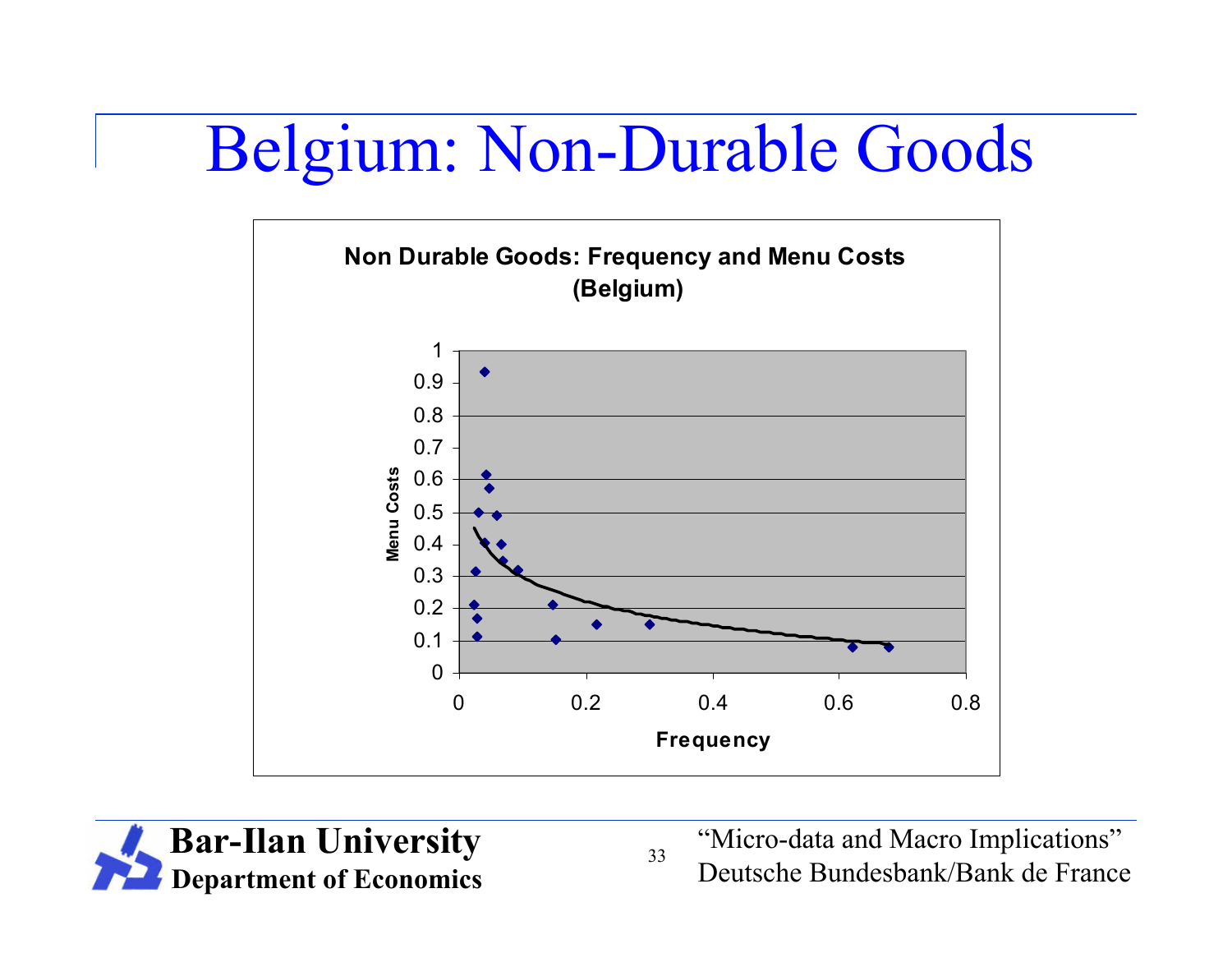# Belgium: Durable Goods

![](_page_34_Figure_1.jpeg)

![](_page_34_Picture_2.jpeg)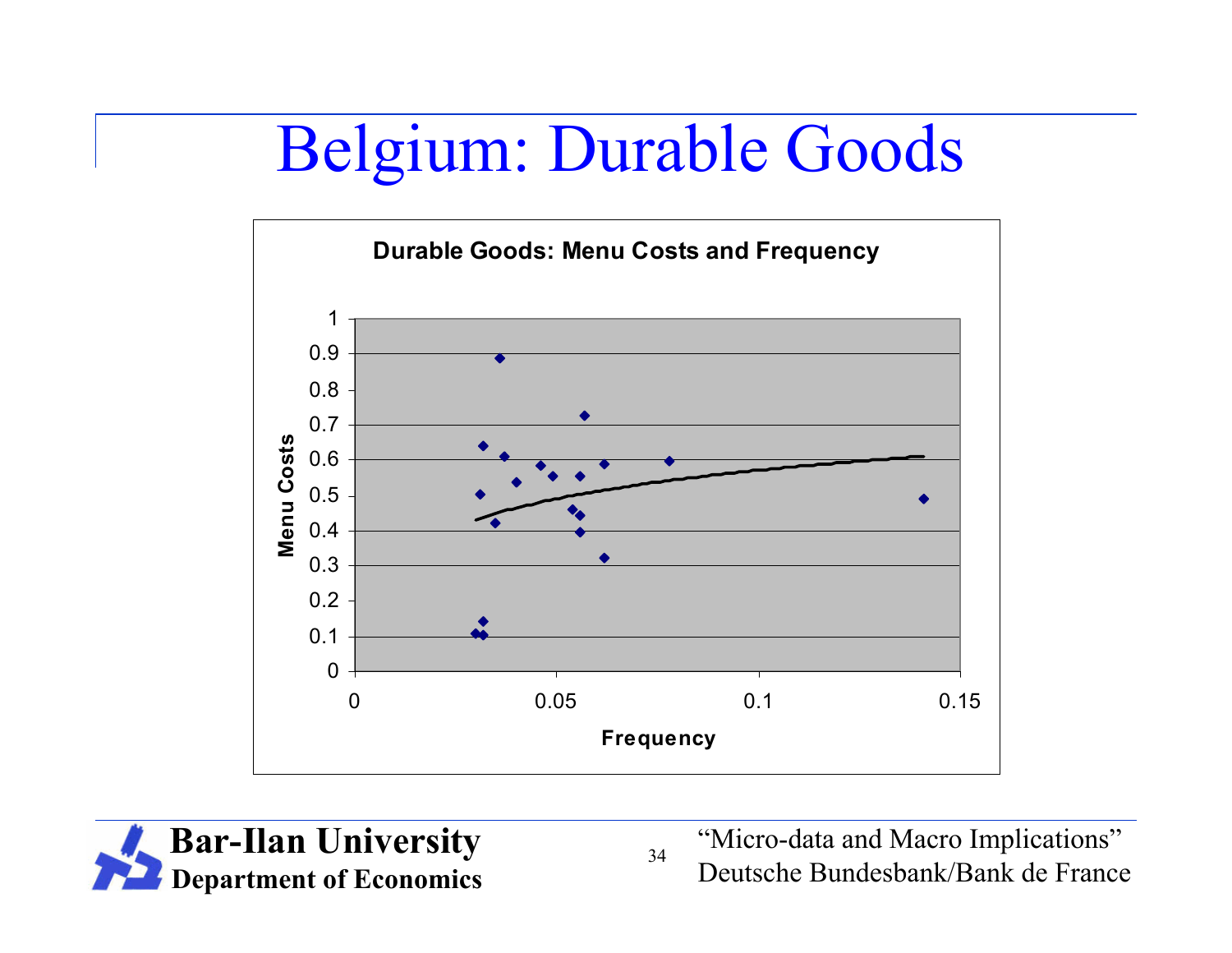# Relation b-n *ĉ* and Price Change Freq.

- **☆** The negative relationship is very robust.
- $\triangle$  There is still a lot of variation in the frequency of price adjustment that remains unexplained, which means that extrinsic rigidity sources are important as well.
- Within a given product group, the effect of the common and idiosyncratic shocks is not large enough to completely overturn the negative relation between the price adjustment cost and the frequency of price changes (if their effect goes in the opposite direction).

![](_page_35_Picture_4.jpeg)

"Micro-data and Macro Implications" Deutsche Bundesbank/Bank de France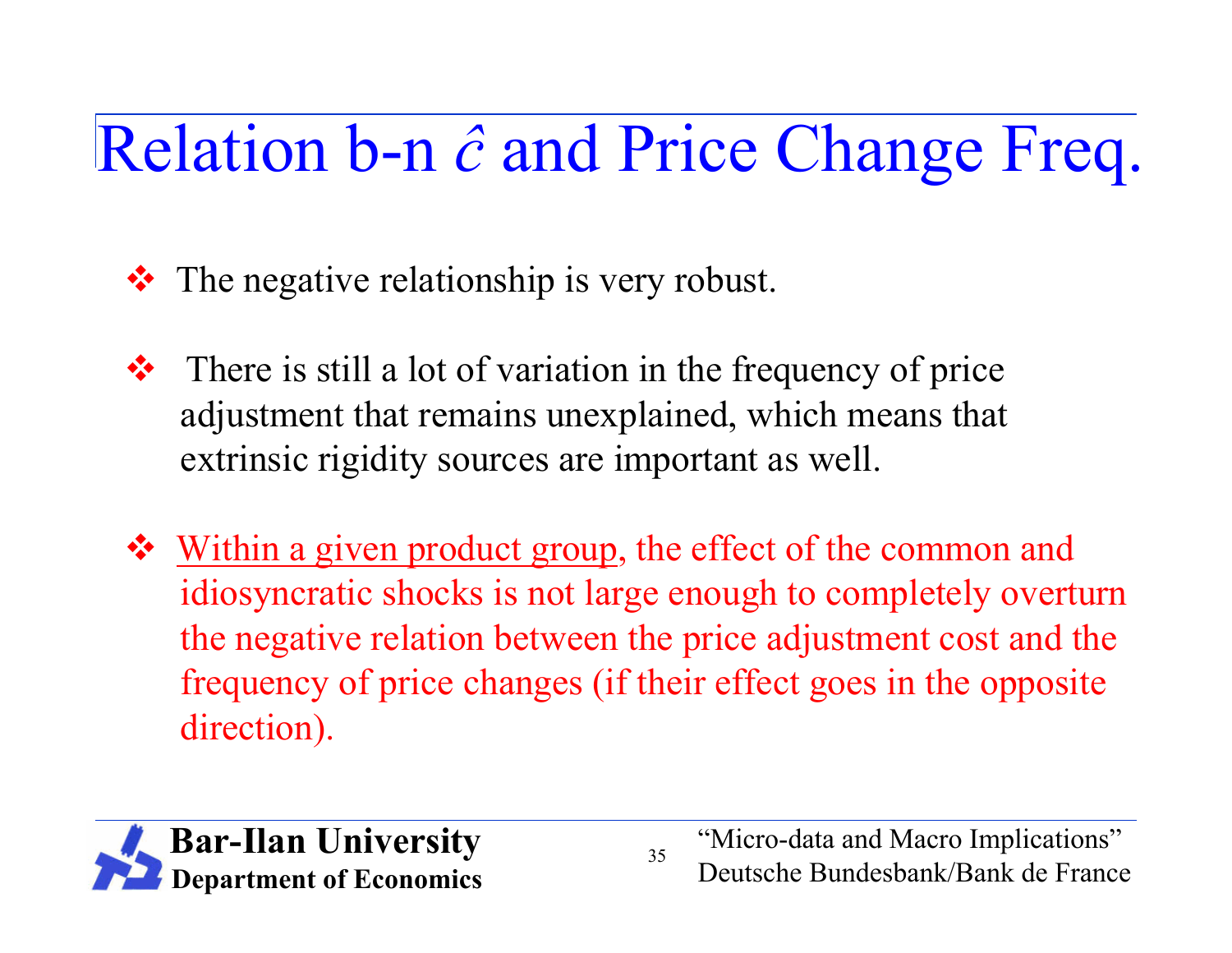Idiosyncratic vs Common Component

 $\cdot \cdot \cdot$  The variance of idiosyncratic shocks exceeds the variance of the common component:

 $\hat{\sigma}_{\varepsilon} > \hat{\sigma}_{f}$ 

Confirms Lucas and Golosov's (2007) conclusion:

Individual price movements are primarily driven by idiosyncratic shocks

![](_page_36_Picture_5.jpeg)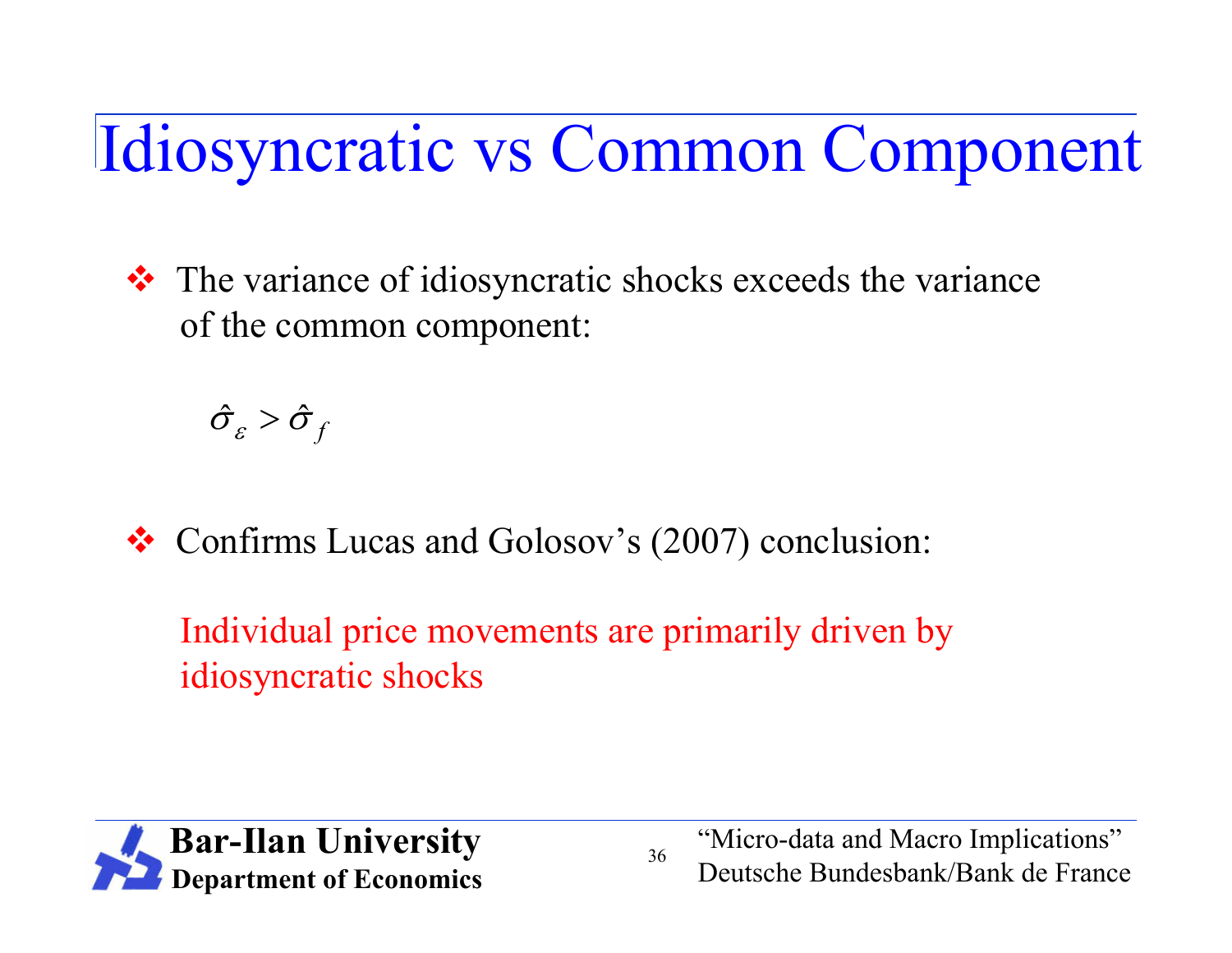#### Look at the Data: Orange Prices

![](_page_37_Figure_1.jpeg)

FIGURE 1.A. - 50 PRICE TRAJECTORIES - ORANGES (IN EUR/KG) -

**BELGIAN CPI** 

![](_page_37_Picture_4.jpeg)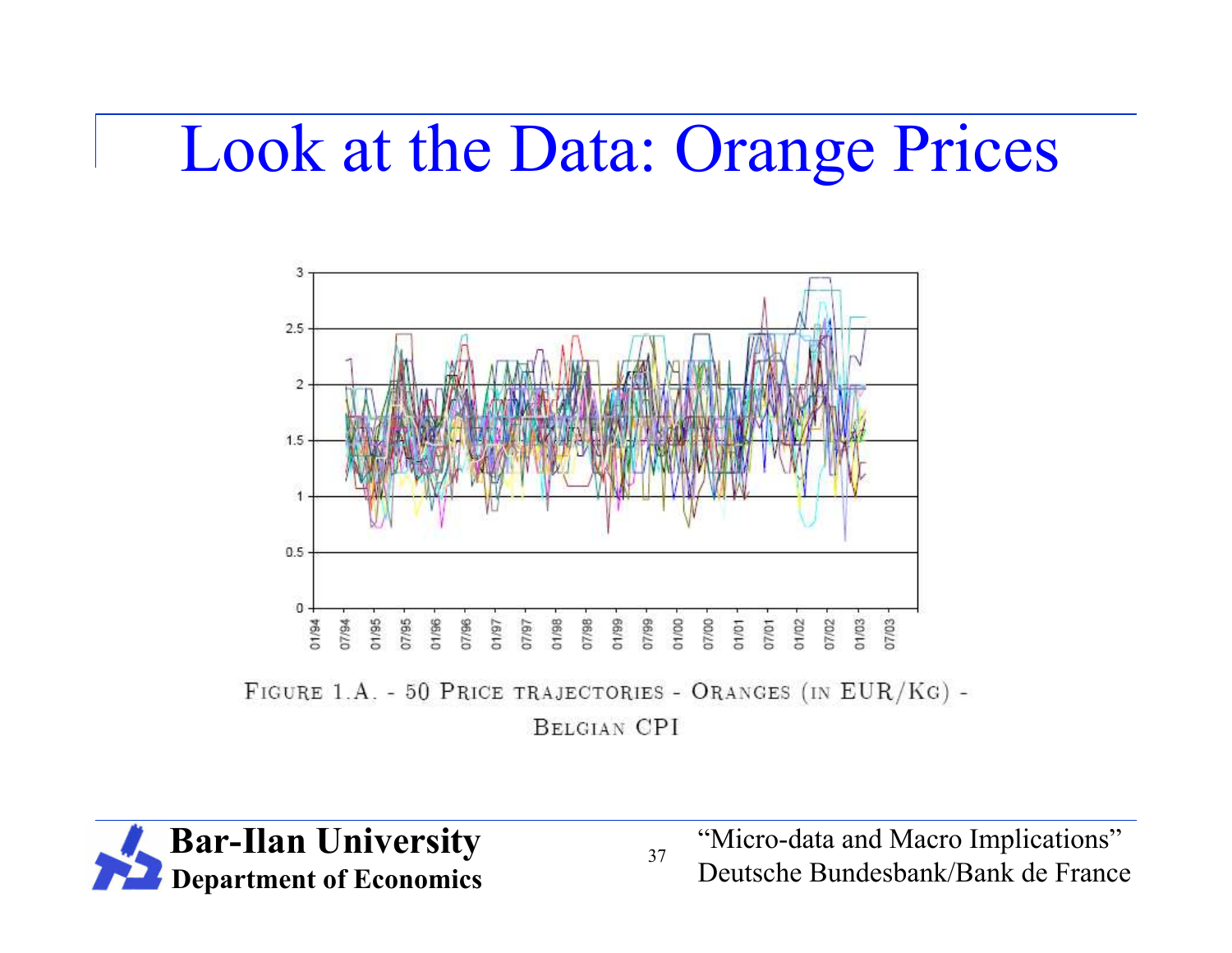#### Look at the Orange Prices Again

![](_page_38_Figure_1.jpeg)

FIGURE 1.A. - 50 PRICE TRAJECTORIES - ORANGES (IN EUR/KG) -

**BELGIAN CPI** 

38

#### What do you see?

![](_page_38_Picture_5.jpeg)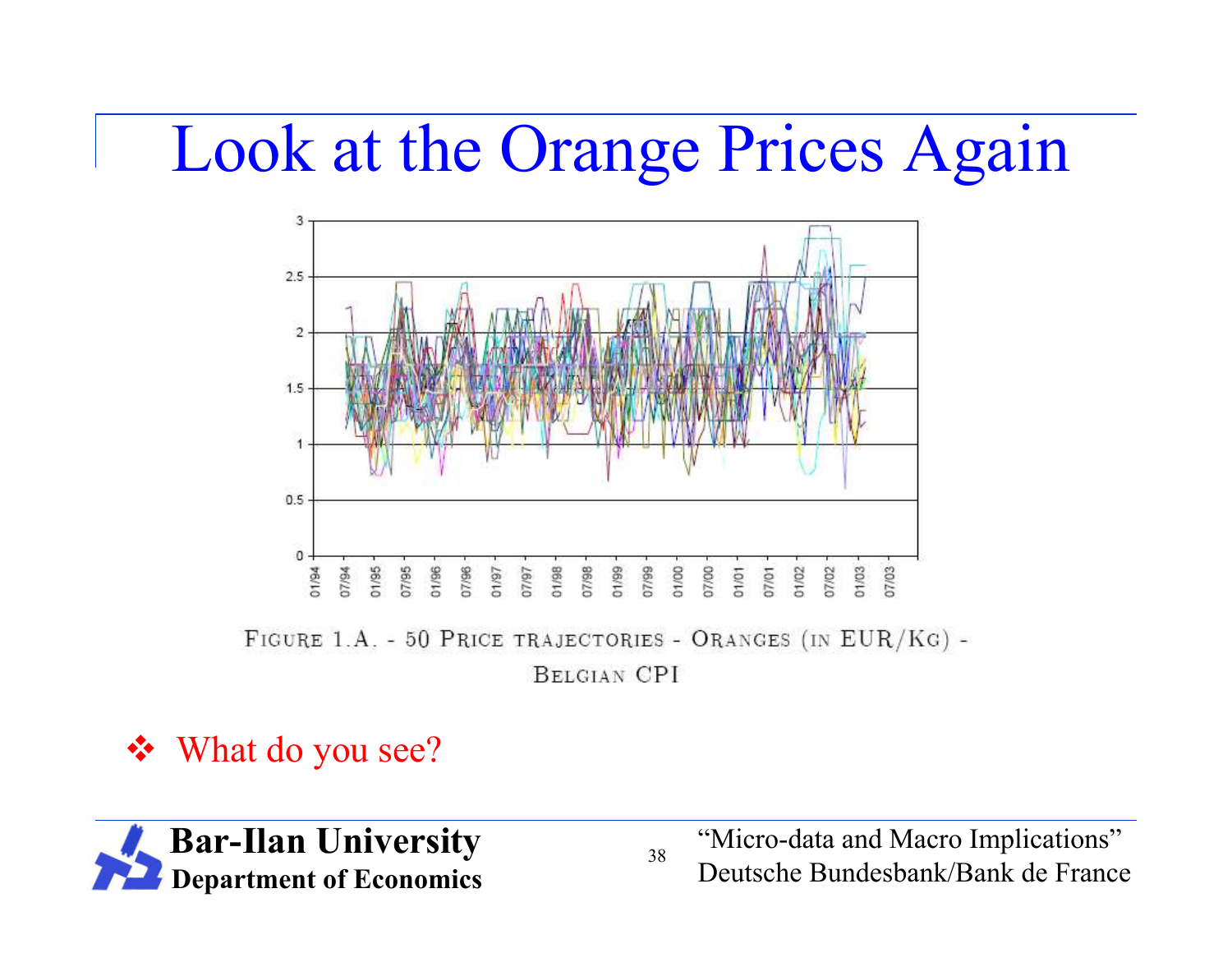#### Look at the Orange Prices Again

![](_page_39_Figure_1.jpeg)

**BELGIAN CPI** 

39

#### That's right…Lots of paint.

![](_page_39_Picture_4.jpeg)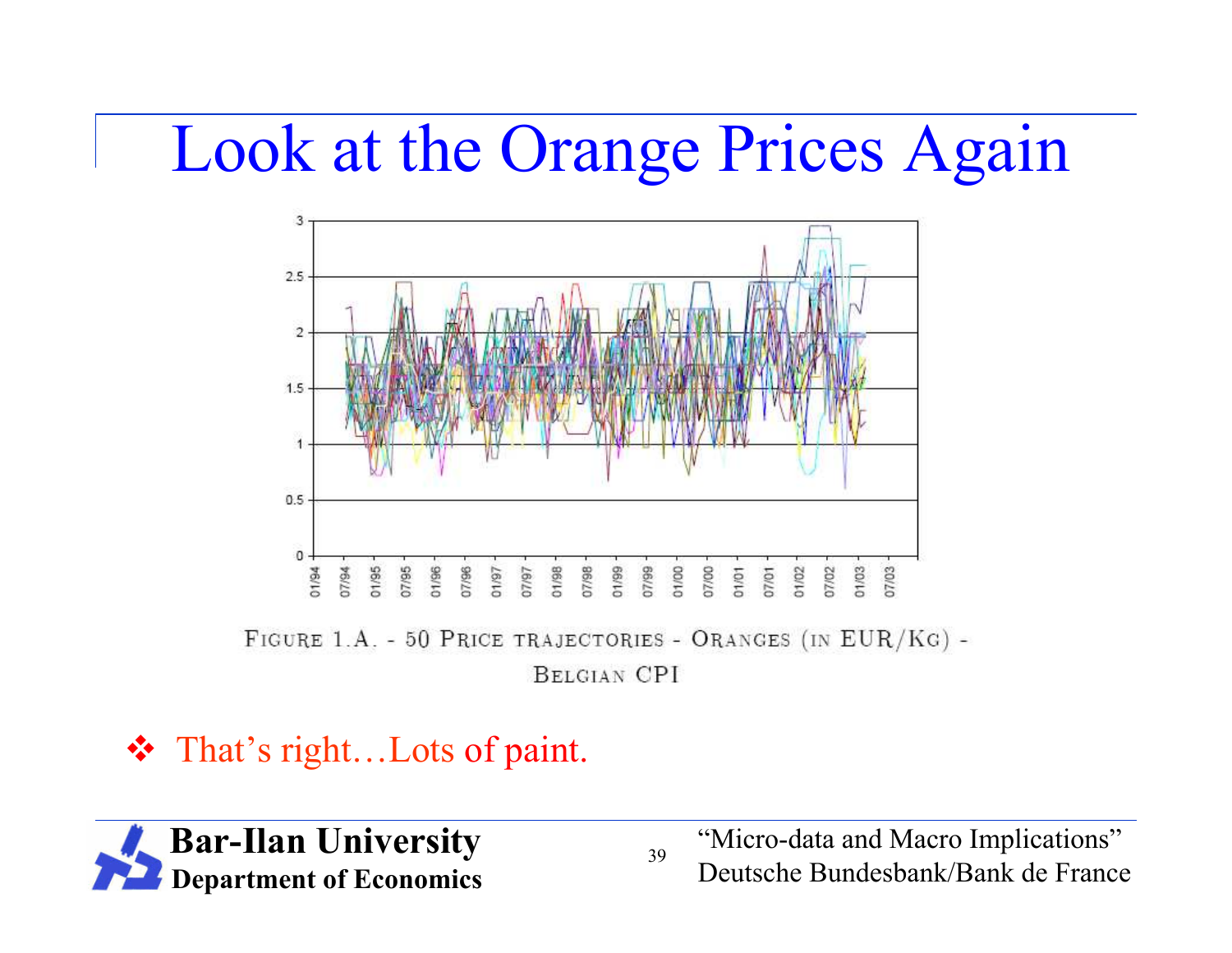#### Look at the Data: Orange Juice Prices

![](_page_40_Figure_1.jpeg)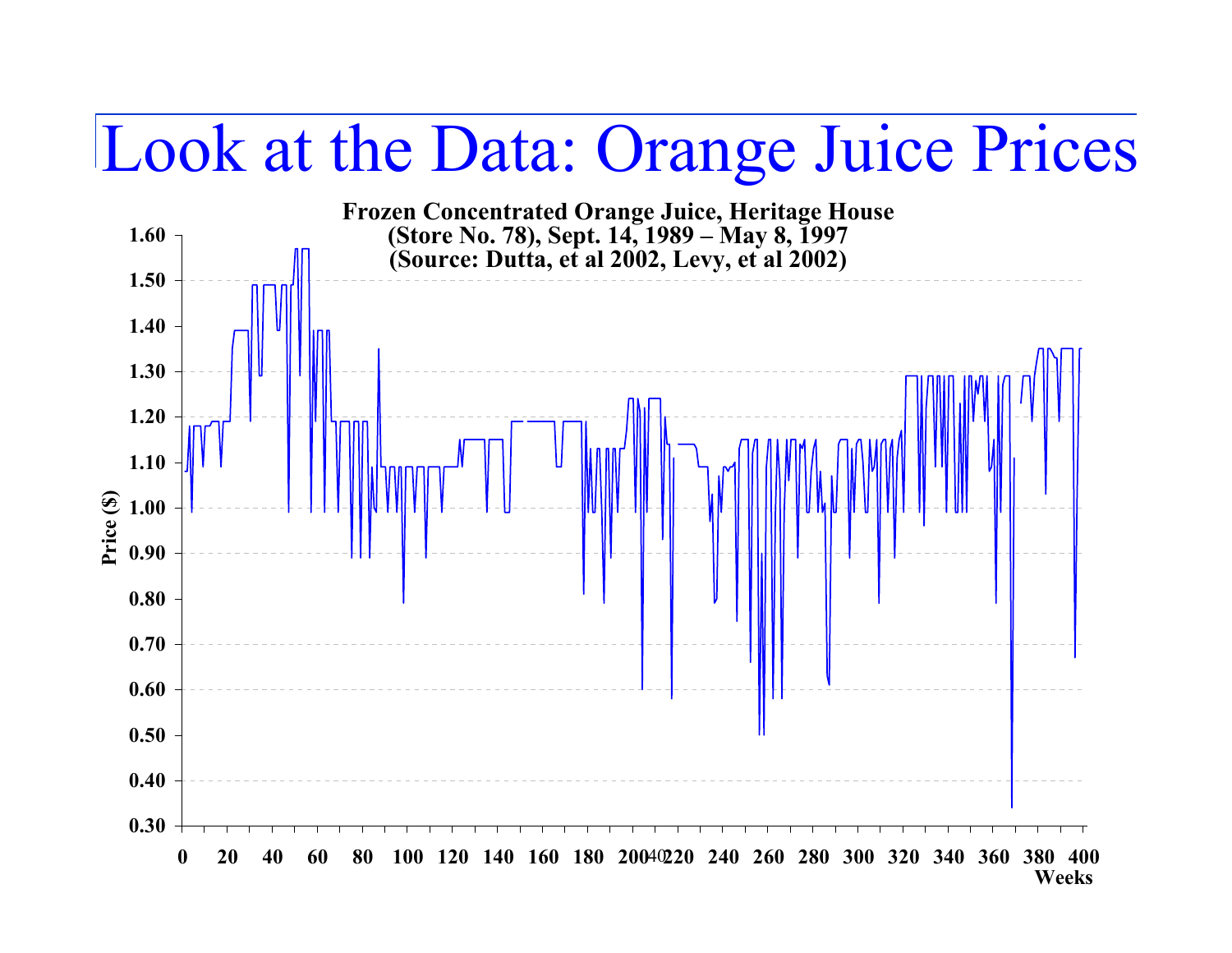# The Role of Idiosyncratic Shocks

**☆** The role of Idiosyncratic shocks

Average size of price change: 20%

Average annual inflation rate: 4.9%

![](_page_41_Picture_4.jpeg)

"Micro-data and Macro Implications" Deutsche Bundesbank/Bank de France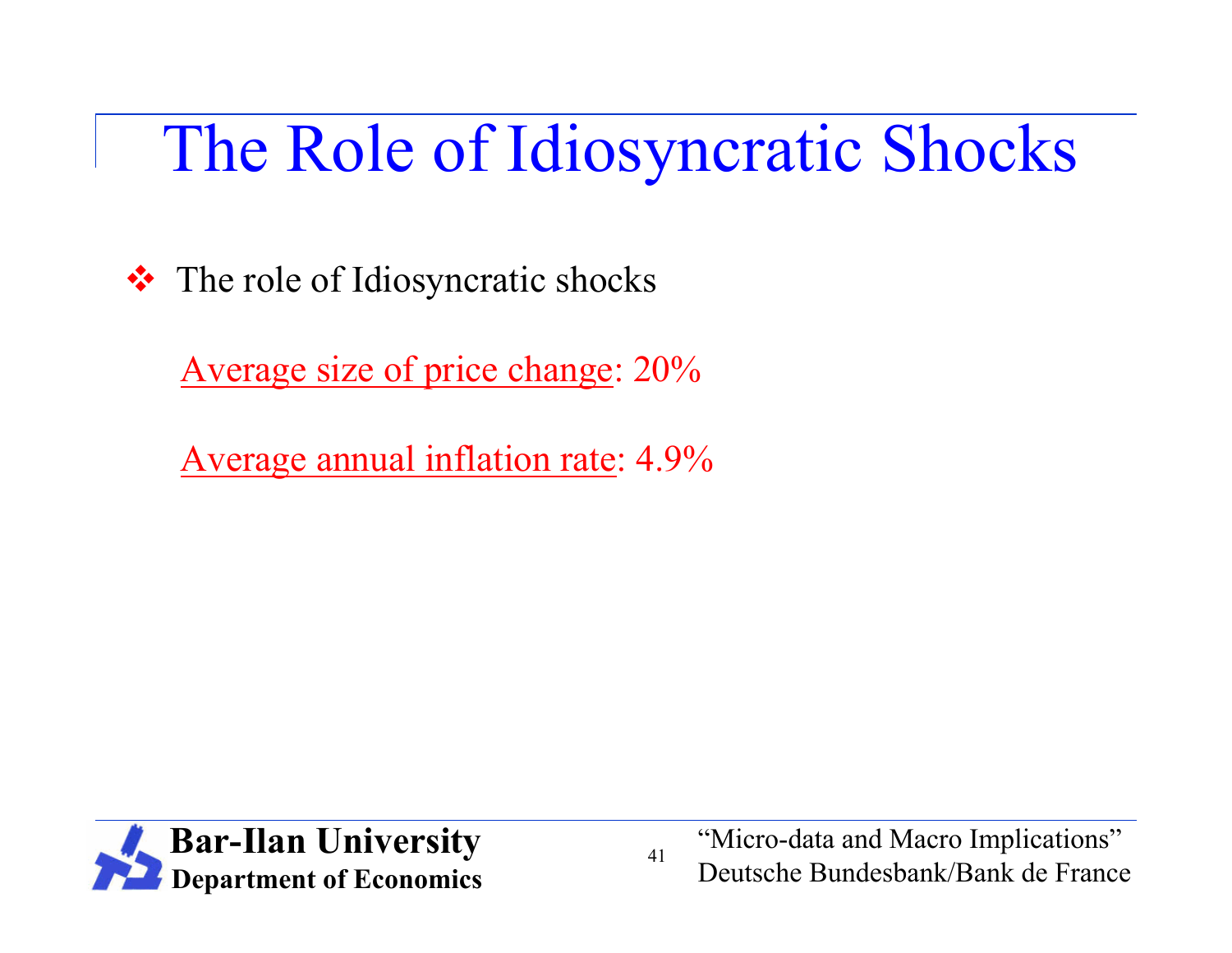# The Role of Idiosyncratic Shocks

**☆** The role of Idiosyncratic shocks

Average size of price change: 20%

Average annual inflation rate: 4.9%

 It is hard to think of any standard monetary economy model that can generate this kind of data without idiosyncratic shocks

![](_page_42_Picture_5.jpeg)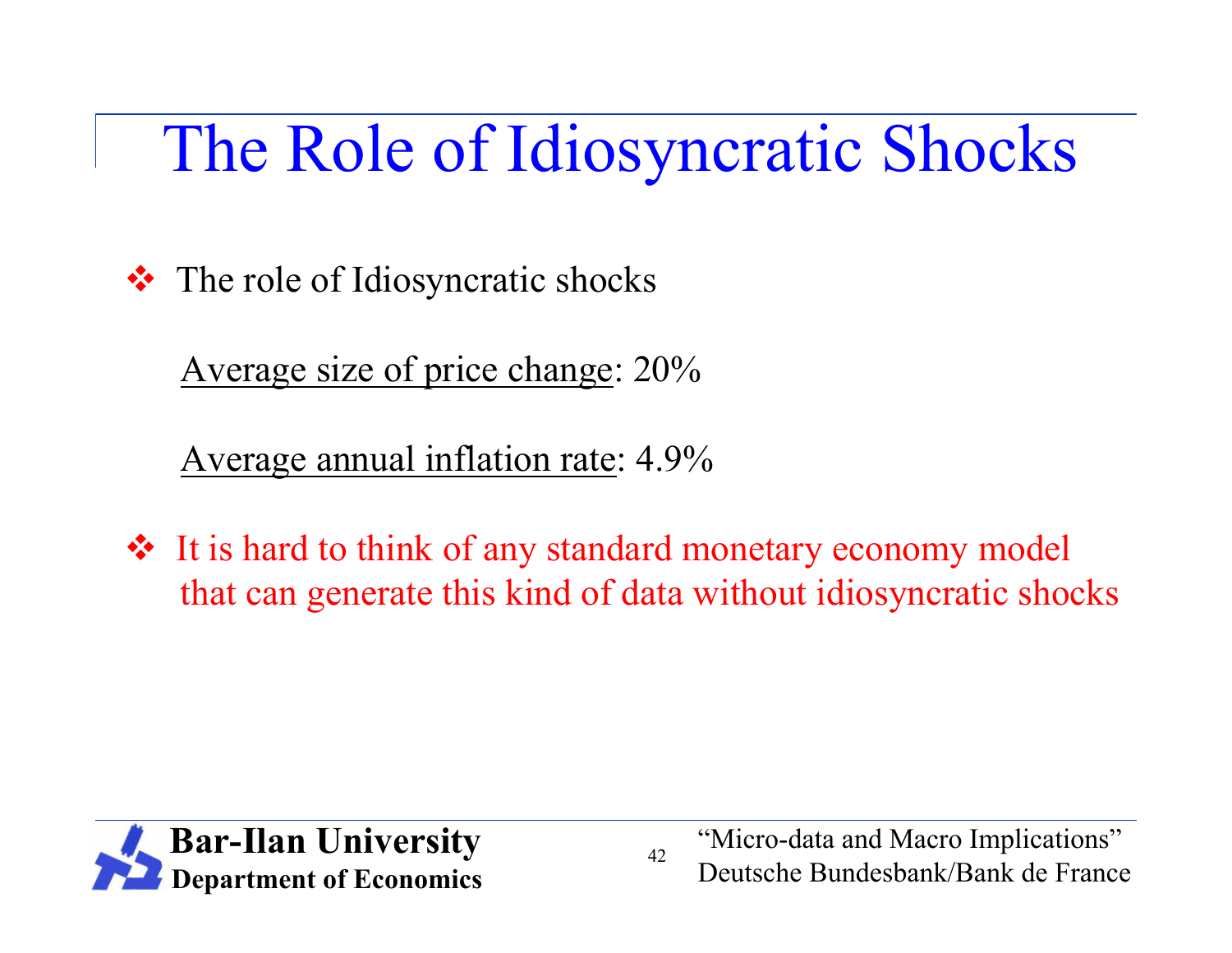# The Role of Idiosyncratic Shocks

**☆** The role of Idiosyncratic shocks

Average size of price change: 20%

Average annual inflation rate: 4.9%

- It is hard to think of any standard monetary economy model that can generate this kind of data without idiosyncratic shocks
- Conversations with practitioners confirm this: They don't pay much attention to money supply announcements

![](_page_43_Picture_6.jpeg)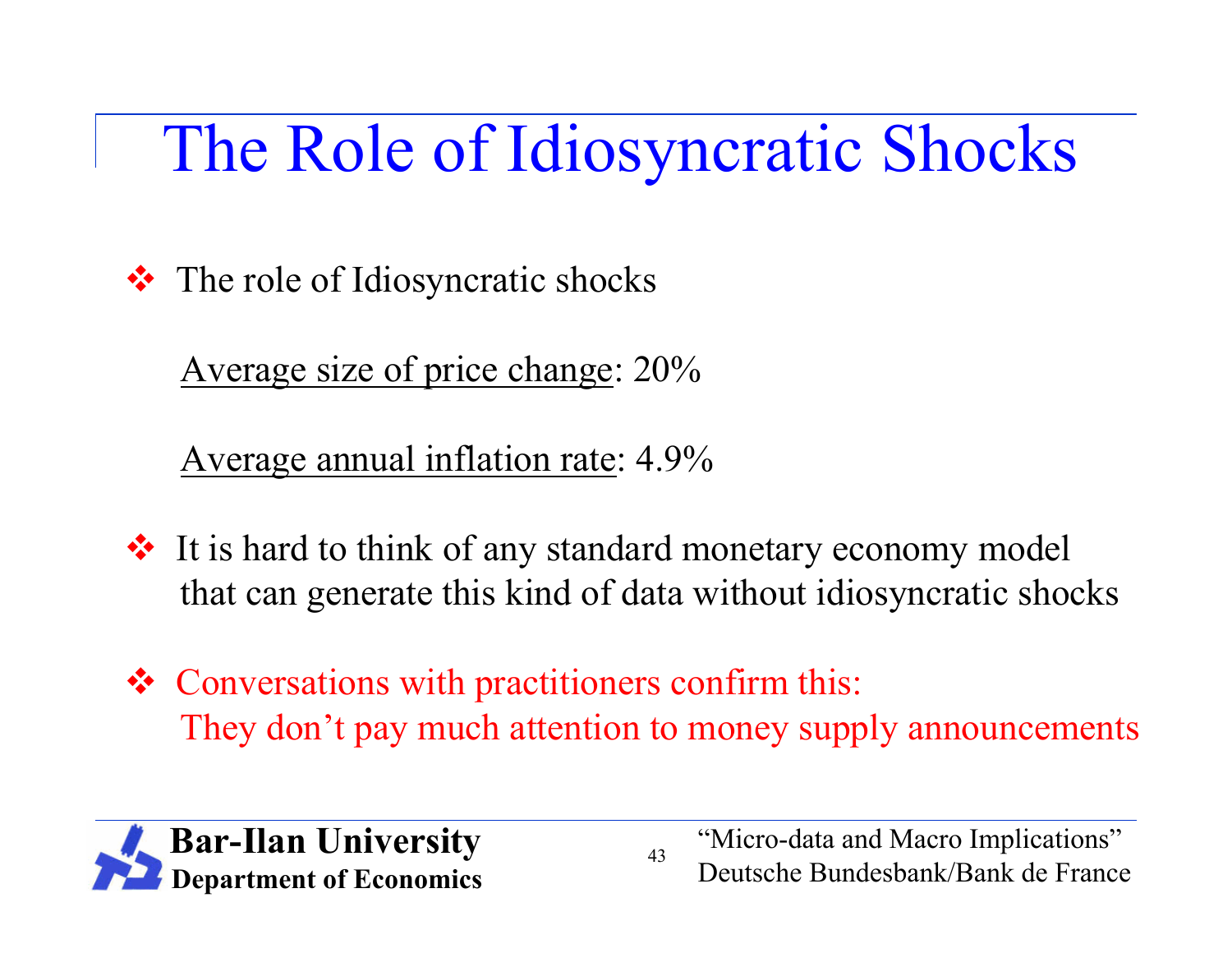# Sampling Frequency

- The price setting cycle in the retail industry is weekly.
- \* CPI price data used by Dhyne, et al. are sampled monthly.
- $\cdot \cdot$  The true price change frequency likely higher
- The estimate of *ĉ* could be affected

![](_page_44_Picture_5.jpeg)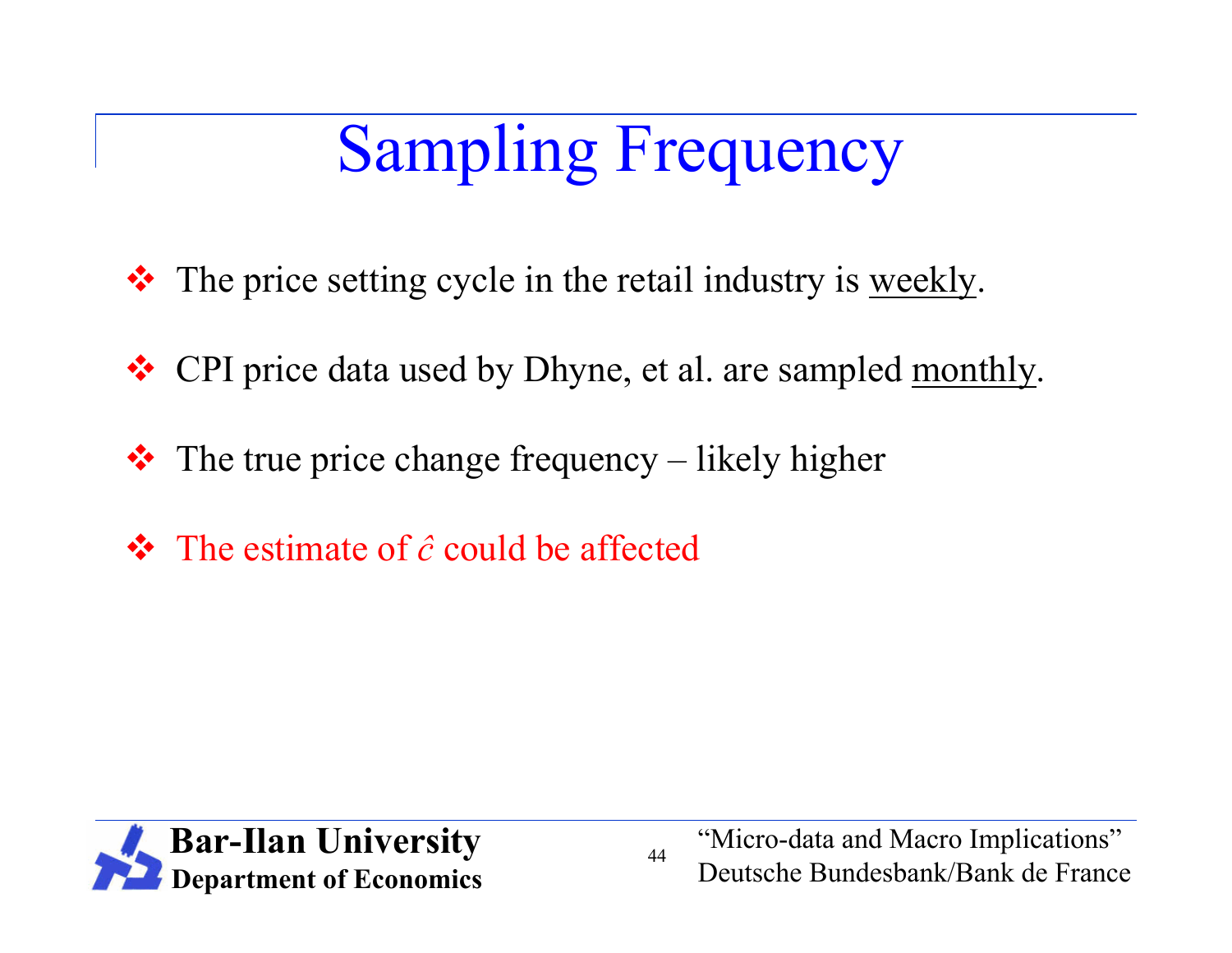#### Look at the Orange Prices Again

![](_page_45_Figure_1.jpeg)

FIGURE 1.A. - 50 PRICE TRAJECTORIES - ORANGES (IN EUR/KG) -

**BELGIAN CPI** 

![](_page_45_Picture_4.jpeg)

"Micro-data and Macro Implications" Deutsche Bundesbank/Bank de France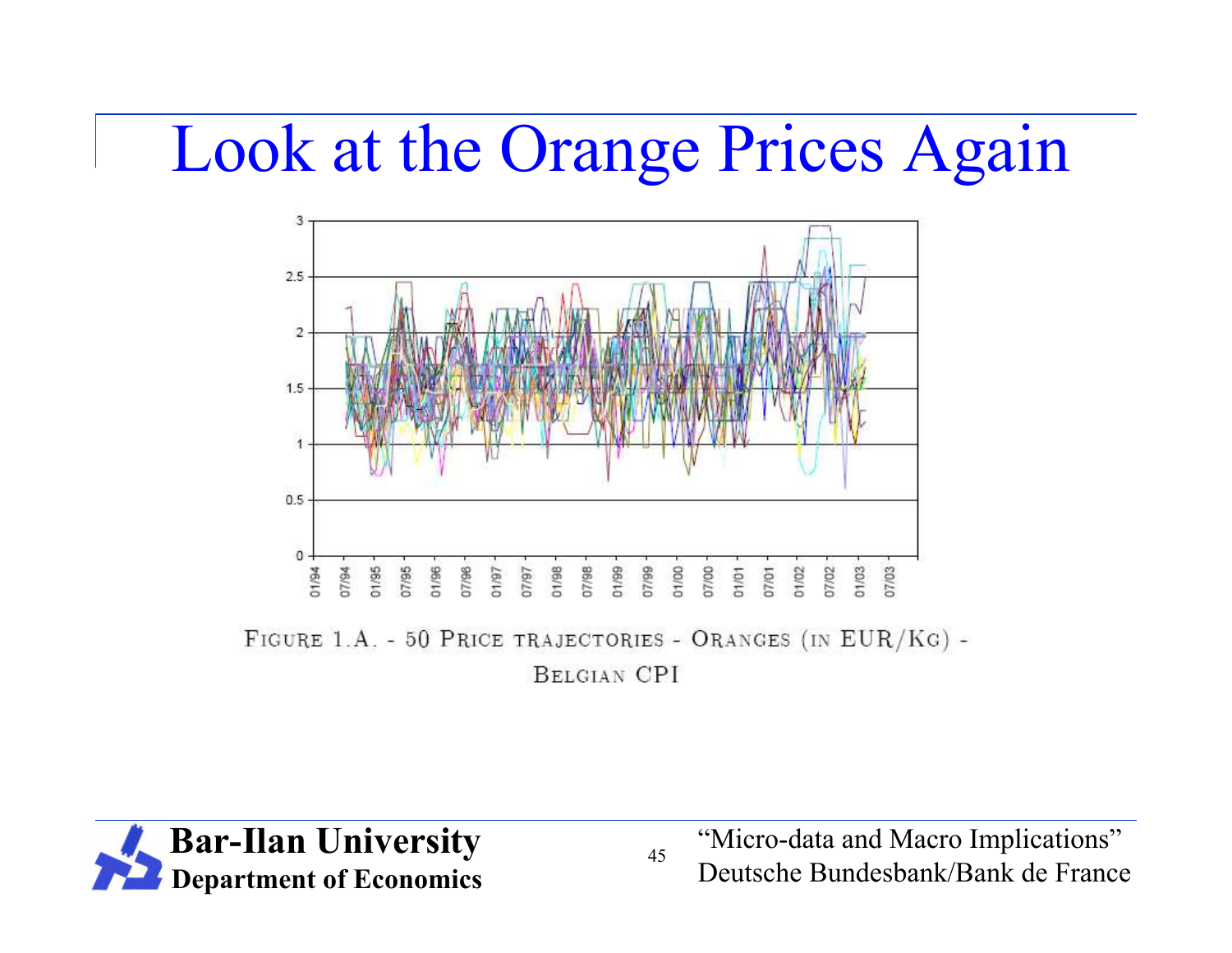#### Look at the Orange Prices Again

![](_page_46_Figure_1.jpeg)

**BELGIAN CPI** 

#### ❖ Is this heterogeneity really surprising?

![](_page_46_Picture_4.jpeg)

46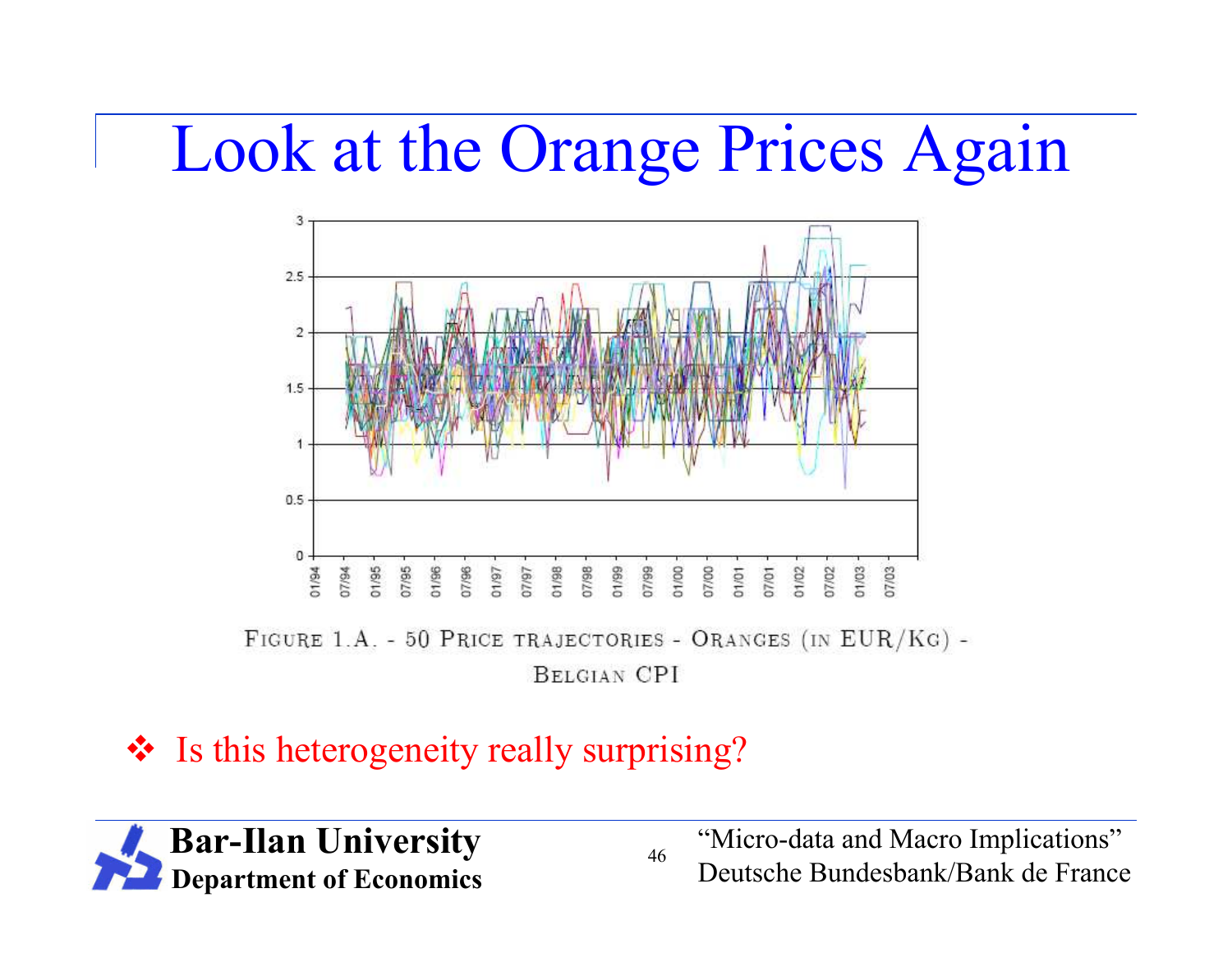# Is the Heterogeneity Surprising?

 $\cdot$  **I** think not. Orange prices vary by

- size (small, medium, large)
- quality and freshness (top, average, low)
- end use (table, orange juice)
- flavor (bitter, sweet, blood, navel)
- country of origin (Brazil, US, Israel, etc.)
- type (Seville, Washington Navel, Trovita, Valencia, Lue Gim Gong, Rhode Red Valencia, Hamlin, Homosassa, Shamouti, Parson Brown, Pineapple, Queen, etc.)

47

So, oranges are not as homogeneous as the authors believe.

![](_page_47_Picture_9.jpeg)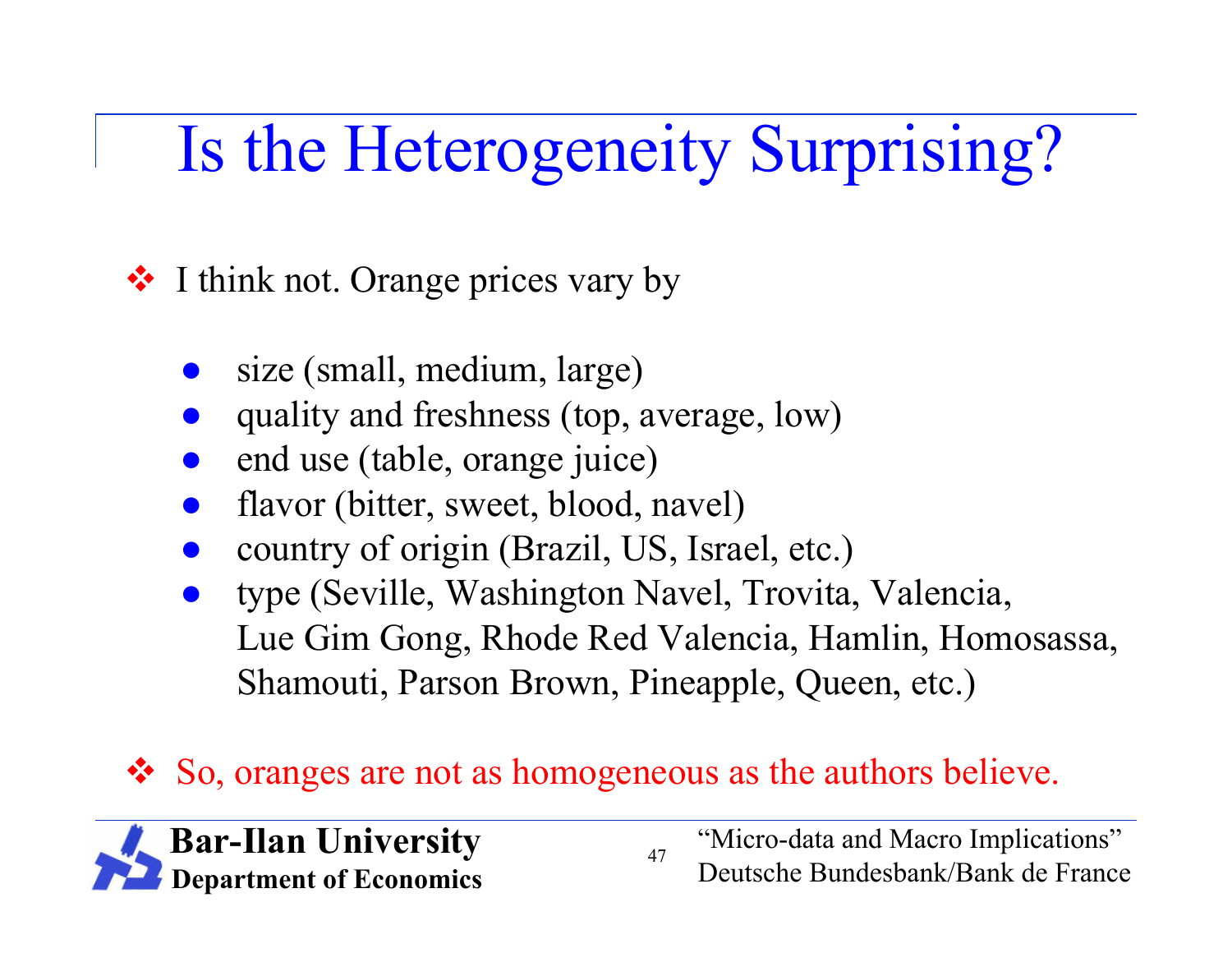# Asymmetric Price Adjustment Costs

- ❖ Dhyne, et al. find no difference between the upward and downward price adjustment costs
	- If it was a simple menu cost, then that would be plausible.
	- However, here they use a <u>broad notion</u> of price adjustment cost (including managerial and customer costs, marketing, as well as other types of costs).
	- Some of these could be asymmetric.
	- E.g., people might get especially upset if the price goes up by a lot (Rotemberg, 2003, 2006).
	- I suspect that the result is due to the assumption on the shape of the profit function in the price change trigger condition.

![](_page_48_Picture_7.jpeg)

"Micro-data and Macro Implications" Deutsche Bundesbank/Bank de France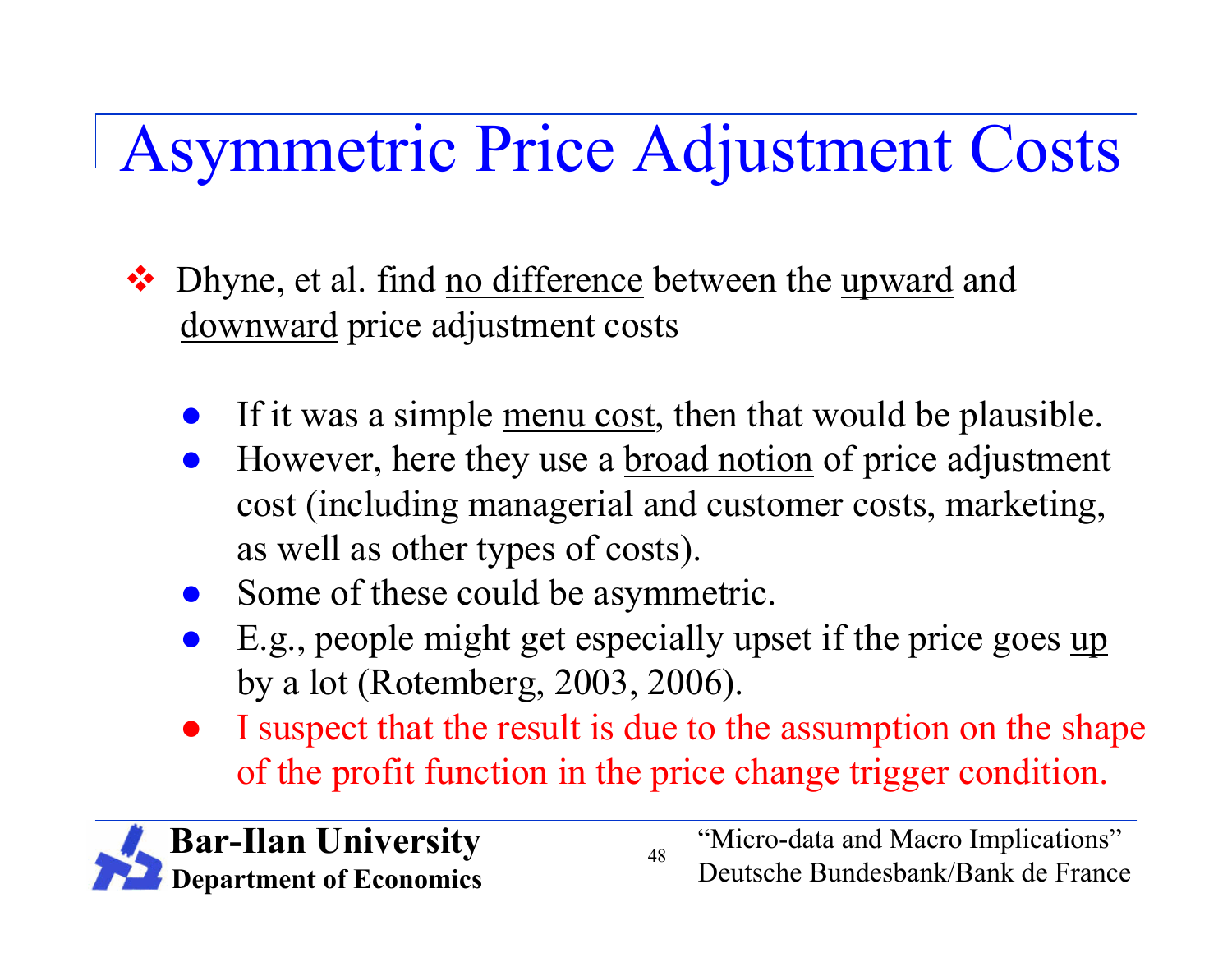# A Possible Extension

Allow the price adjustment cost to contain a variable component which depends on the size of the price change:

$$
c_{i,t} = \overline{c}_{it} + g\left(p_{i,t}^* - p_{i,t-1}\right)
$$

- If  $g = 0$ , then we get the current model.
- If, however,  $g \neq 0$ , then you can have a convex cost of adjustment (e.g., Slade, 1998)
- This extension might create econometric difficulties. Might be too ambitious: you got price adjustment cost that varies <u>across products</u>, over time, and now by the size of the price adjustment.

49

![](_page_49_Picture_6.jpeg)